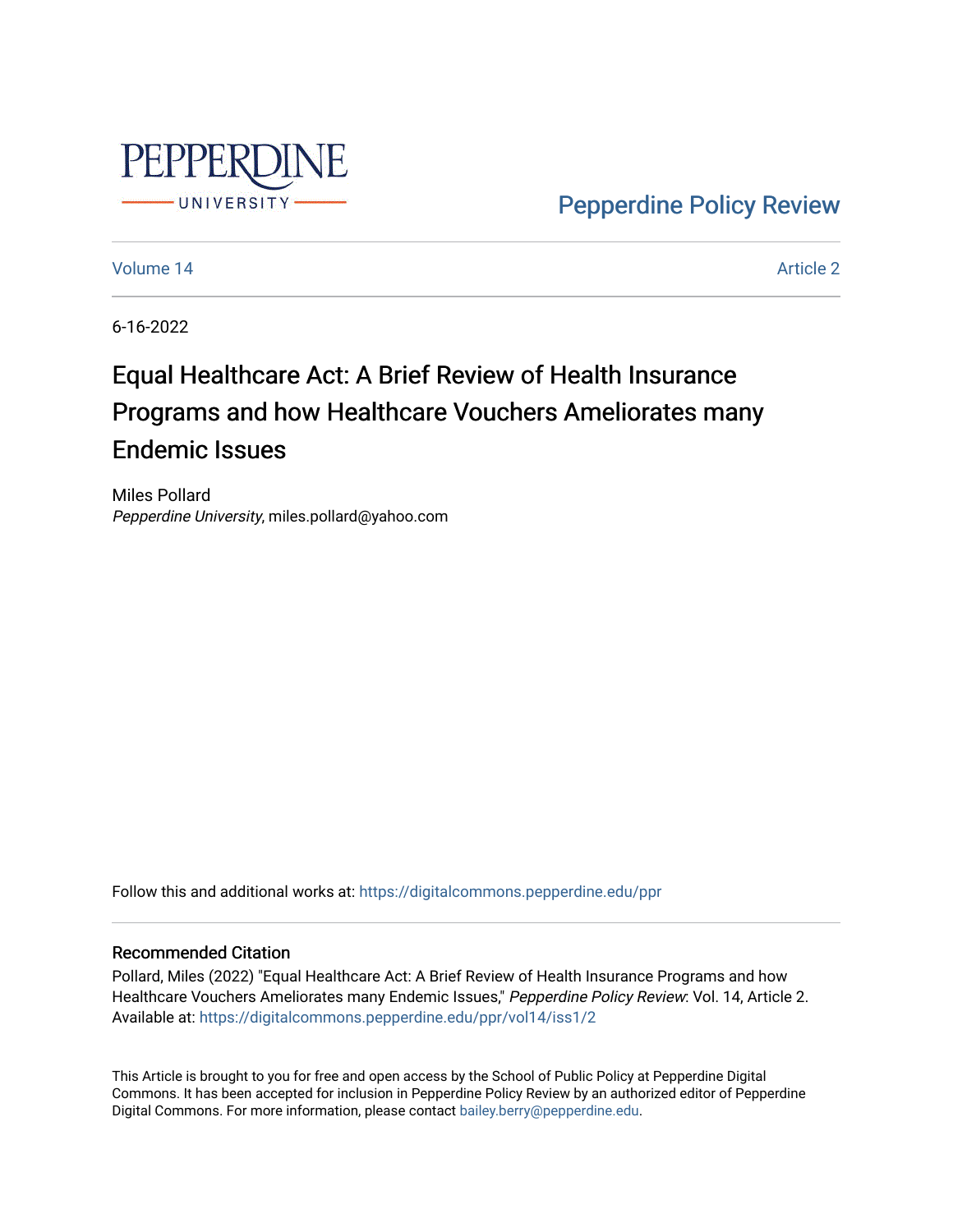#### *Equal Healthcare Act*

#### **Executive Summary**

The US healthcare insurance market is in desperate need of reform. Currently, Americans face an insurance crisis as premiums skyrocket while private providers agglomerate into fewer private insurers. However, publicly run healthcare insurances are not excelling either. Government-run insurance schemes, such as Medicare and Medicaid, are rapidly becoming burdened with citizens either reaching retirement age or becoming unable to afford medical insurance. Current government spending for healthcare has eclipsed \$1 trillion dollars a year but does not begin to cover all of the citizenry's medical needs. Therefore, systematic change is needed to address both the oligopolistic private market and the massive cost overruns for government-run healthcare.

When reforming the US healthcare system, the primary evaluative measures included within this paper are (1) fiscal sustainability, (2) equal access to healthcare, (3) addressing government failures, (4) addressing market failures, and (5) political feasibility. While many reform bills have been evaluated to address these concerns, many fail to satisfy all five of these requirements. Firstly, the bill must ensure the insurance schemes remain financially viable both upon immediate passage and well into the future. Secondly, any bill that does not address the unequal access to healthcare is unlikely to garner much support as most champions of reform are primarily concerned with increasing the citizenry's access to healthcare. Next, the bill must address both the inherent structural problems within both government and private markets. Government-run programs tend towards lethargic reactions to market conditions and fiscally unsustainable bloat, while private programs are susceptible to the profit motives and self-serving tendencies of private insurance at the expense of enrollees. Lastly, and perhaps most importantly, any reform bill will need bipartisan support to make it through the House, Senate, and finally past the Presidential Veto. The current inefficient system is best rectified by weaving a complex and systematic alteration of the current healthcare insurance programs that takes all five of these measures into account.

The alternative to the current system presented in this paper is the Equal Healthcare Act (EHA). The EHA creates universal healthcare vouchers that peg their endowment solely to FICA taxes, the taxes currently financing Medicare and Medicaid, for all citizens rather than just the elderly and the poor. These vouchers can be spent on private, nonprofit insurance with the excess held in a healthcare saving account to accrue interest over time. Compared to other reforms to the current healthcare market, the Equal Healthcare Act addresses both the massive cost overruns of the state and the significant proportion of the citizenry who cannot currently afford insurance. Additionally, it reforms the government and private market insurance schemes to realign incentives to serve the enrollees first. However, and perhaps most importantly, the EHA is the only proposal that assuages the concerns of both the political left and right, respectively, as the bill adjusts the private insurance market to serve the enrollee first while controlling government deficit spending on fiscally unsustainable programs.

#### **Introduction to US Healthcare**

Before evaluating the current state of US healthcare, an analysis of the earliest formations of US insurance programs will need to be introduced. Initially, itinerant religious practitioners, barbersurgeons, or town doctors provided care to people sometimes in exchange for bartered goods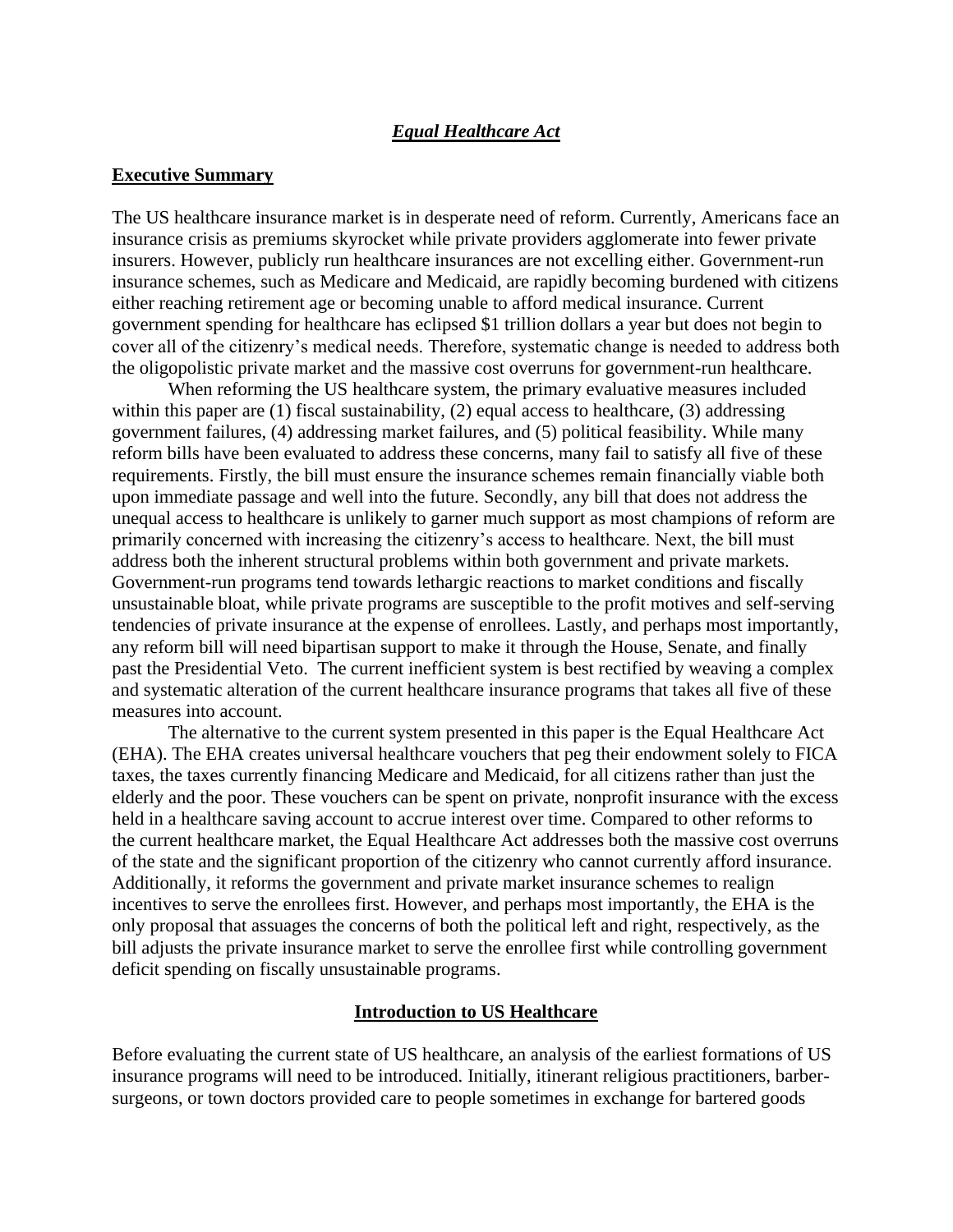such as food, precious metals, and occasionally for free if the sick could not pay. Often these early medical professionals had essential religious duties, and many of these healers would be sought out for their medical and religious expertise. As the medical profession became informed of empirical science and modern medical practices, the ability of these doctors to heal, as well as the complexity of the treatment, began to increase. As the  $20<sup>th</sup>$  century dawned, medicine had become firmly entrenched in empirical testing, and medical marvels such as insulin and penicillin revolutionized the profession. However, the evolution in complexity and the subsequent rising expense of treatments demanded an evolution in payment. No longer would bartered bread or altruism be sufficient to pay for cutting-edge medical treatment. Therefore, the costs of modern medicine incentivized groups to come together to assuage the crippling financial burden an individual may face due to receiving modern medical care. Some nations, like the UK and France, nationalized their medical industry making doctors part of the bureaucracy while other nations, such as the US, left the costs and payment of medical treatment to be solved by smaller groups.

In the US, most of these smaller groups created insurance pools. These pools, either organized under a private company or as a nonprofit, would have enrollees pay a small premium into the pool for safekeeping and investment to be paid out when someone in the pool requires medical attention. Therefore, the risk to a single individual was minimized and prevented an enrollee or their family from becoming destitute due to medical debts. Often, these first pools were organized under large corporations pressured by labor unions for more substantial benefits. However, those who did not receive health insurance through a provider were left to join an insurance pool privately. These private pools were not cheap, and often the poor and elderly could not afford the premiums for coverage. Therefore, the federal government created public insurance pools called Medicare and Medicaid for the elderly and poor, respectively. These programs have provided healthcare to millions of at-risk Americans at the cost of billions of taxpayer dollars, though it still does not cover all citizens without private insurance. Some analysts, like Jackson Hammond and Gordon Gray at the American Action Forum, have projected that the Medicare insurance pool could become bankrupt by 2026 due to overly generous policies and insufficient revenues.<sup>1</sup>

#### **Policy Problem: The Issues of Insurance**

Since the backdrop of US healthcare has been introduced, the policy problems endemic to the private market will be evaluated to ascertain why the federal government felt compelled to address these failures. Additionally, this paper will analyze the governmental failure in providing health insurance as it has neither covered all who need it nor controlled costs to make the venture fiscally sustainable. First, however, some basic definitions need to be clarified. Market failure may be defined as when the basic assumptions of production and consumption create an inefficiency or unforeseen externalities. According to a theoretical understanding of the US's competitive economic structure, this should not occur when driven by private choice and informed by price signals. However, we will ascertain why there are glaring market failures

<sup>&</sup>lt;sup>1</sup> Jackson Hammond et al., "The Future of America's Entitlements: What You Need to Know about the Medicare and Social Security Trustees Reports," AAF, September 1, 2021,

[https://www.americanactionforum.org/research/the-future-of-americas-entitlements-what-you-need-to-know](https://www.americanactionforum.org/research/the-future-of-americas-entitlements-what-you-need-to-know-about-the-medicare-and-social-security-trustees-reports-4/)[about-the-medicare-and-social-security-trustees-reports-4/.](https://www.americanactionforum.org/research/the-future-of-americas-entitlements-what-you-need-to-know-about-the-medicare-and-social-security-trustees-reports-4/)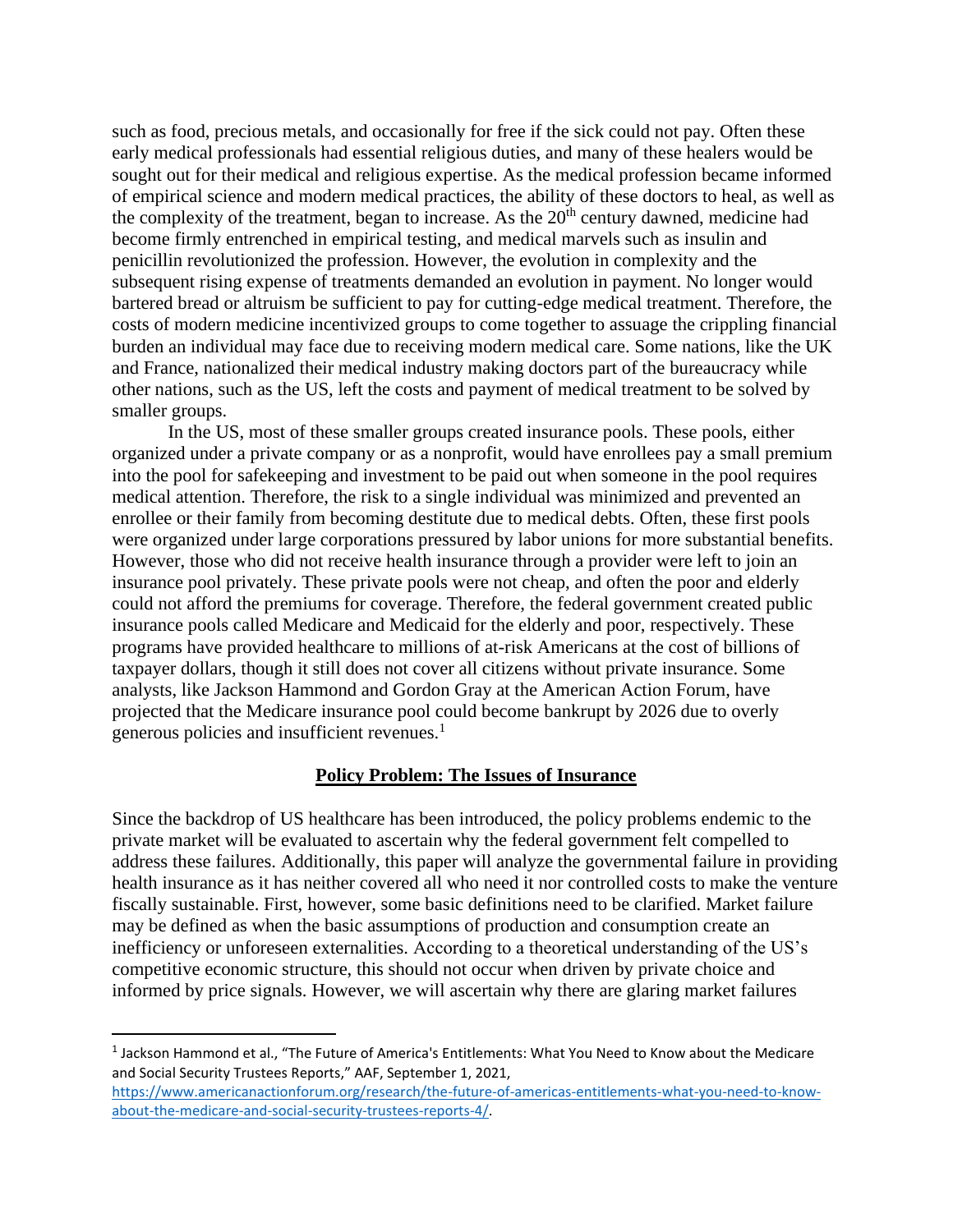specifically for insurance schemes. Broadly speaking, market failure occurs when a market creates externalities, is endowed with informational asymmetries, or when the market is distributing a non-private good. In this paper, private US healthcare is identified as having a market failure because of all of these factors. The first factor is the contradictory nature of being a private good forced into being a common good. The second factor describes the externalities of private and public insurance plans with an acknowledgment of some minor asymmetrical information issues.

When considering these two factors, further definitions need to be explored. What exactly is a common good compared to a private good, and why is healthcare commonly considered to be the former? Common goods are defined as goods or services whose nature is rivalrous yet unexcludable. A rivalrous good means that the "consumption or use of the good or service prevents another from consuming or using the good or service."<sup>2</sup> For example, when one patient occupies a good such as a hospital bed, another patient cannot use the bed. When a patient receives a service like surgery, the same surgeon cannot be giving surgery to another patient. Because both resources and manpower are finite, the ability of medical services to provide for patients is constrained. An excludable service is defined as one entity having "control over the consumption or use of the good or service."<sup>3</sup> Restated, the provider of a good or service can exclude those who do not pay for it. Before federal law prohibited denying service, doctors and hospitals could deny treatment if the individual could not pay for treatment. However, after the passage of the Emergency Medical Treatment and Labor Act, hospitals cannot deny medical service to anyone in an emergency situation. This act prevents healthcare from being a perfectly excludable service. Therefore, healthcare can no longer be considered a purely private good, rivalrous and excludable, or a purely public good, non-rivalrous and nonexcludable because it has aspects of both.

Therefore, healthcare is now considered a common good, rivalrous but nonexcludable, rather than a private or public good. Other examples of common goods include public parks and public libraries. Someone else's use of a campsite or book may conflict with one's own, but one cannot stop their use or deny them access to a campsite or book that one isn't currently using. However, in the case of healthcare, this nonexcludable aspect only applies to emergency use which is also the most expensive. Chronic conditions like lifelong heart disease or multiple sclerosis, however, are ineffectively managed if only acute symptoms are dealt with. With heart disease, restarting the cardiac muscles after a heart attack and putting stints in to restore blood flow only treats the immediate symptoms. Long-term healthcare, including regular checkups and prescription medication, is required to mitigate and treat the patient's contributing factors to affordably deal with these medical issues.

Now that healthcare is defined as a common good, rivalrous and nonexcludable, the second factor can be explored. What are the externalities of private and public plans, and what asymmetrical information issues need to be explored? To explain, a deep dive into the origins of public plans is required. The passage of the Social Security Amendments Act of 1965, popularly known as the Medicare Bill, established the insurance programs of Medicare and Medicaid for the elderly and poor, respectively. As mentioned previously, the programs were created to

<sup>2</sup> David Leo Weimer and Aidan R. Vining, *Policy Analysis: Concepts and Practice*, 6th ed. (New York City, New York: Routledge, 2017), 74.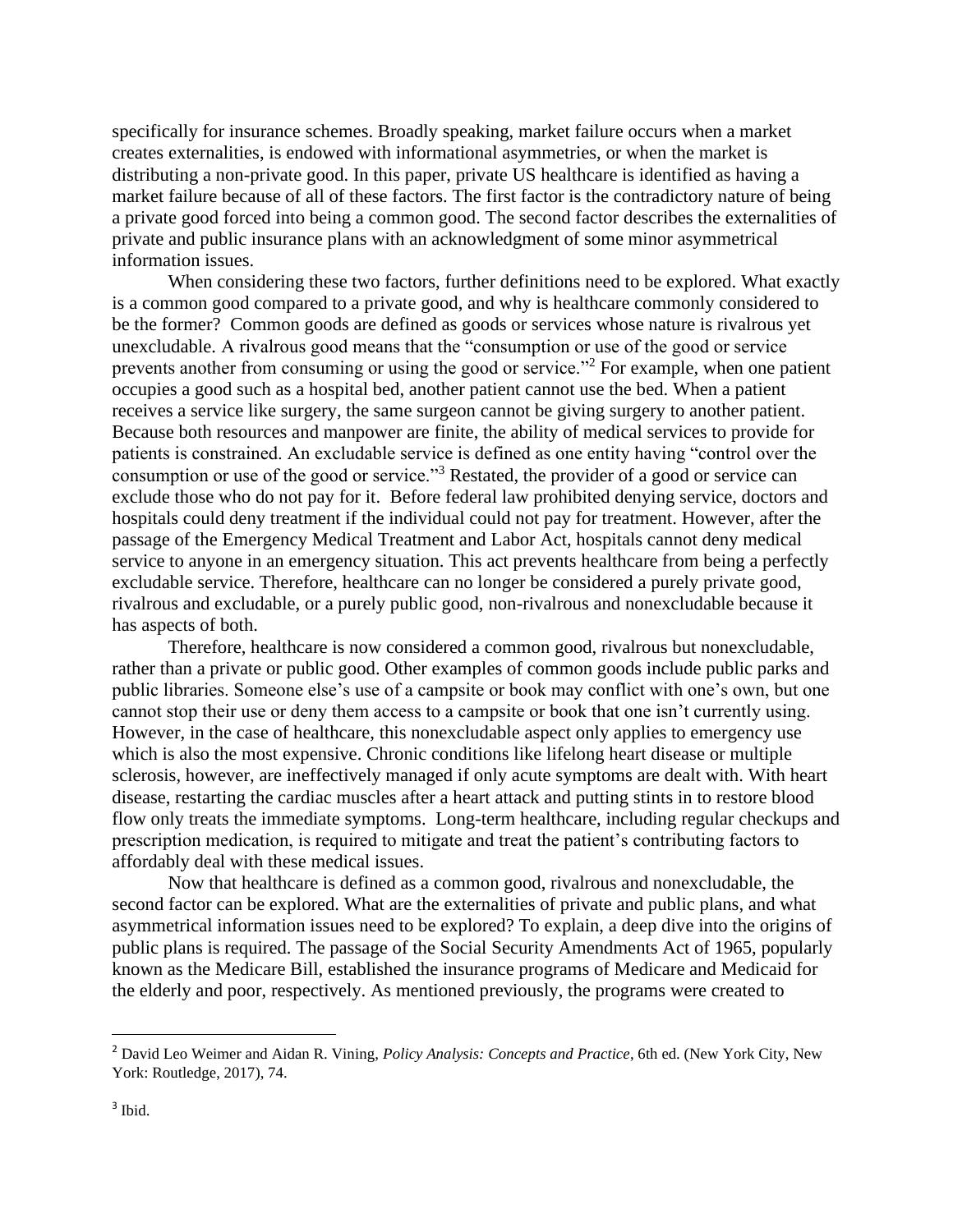supplement the private insurance market that developed around the common good of healthcare. While private healthcare insurers have an incentive to underserve insurees to maximize profit, a perfect example of a negative externality, government run insurance pools also come with their own externalities as well.

These externalities include Moral Hazard, Asymmetrical Information which occurs regardless of who insures the patient, and finally the immense cost overruns of financing the programs. Moral Hazard is defined as "the reduced incentive that insures have to prevent compensable losses."<sup>4</sup> Essentially, those who receive insurance are not paying for the full cost of the care they receive and are, therefore, unlikely to make proper financial decisions. As stated earlier for most market conditions, private choice and price signals usually govern decision; however, these signals are distorted by those who use insurance that are insulated from the cost of their choices. For example, rather than pursuing treatment for a minor affliction, say a bad cough, the insuree will go without care as medical treatment may be inconvenient in the moment. In the case of worsening symptoms, such as a bad cough actually being a case of pneumonia, then the insuree can receive treatment at little cost. The insurer, the company paying for the treatment, would have preferred an insuree receive care back when the treatment was cheap and preventable rather than the expensive and arduous process of curing pneumonia that may lead to sepsis. A reverse symptom of moral hazard may also occur in which an insuree may go to an emergency room regularly for minor afflictions that could be better served at an urgent care or an over-the-counter medication at a pharmacy. Because insurees are insured from the higher cost of the emergency room visit, insurees will not pursue the more cost effective option.

Therefore, when the insuree uses prevention healthcare too little or emergency healthcare too much, Moral Hazard occurs. While Moral Hazard occurs in all insurance programs, it is mitigated by sensible co-pays, fees, and deductibles that do charge an insuree some amount for using healthcare but do not charge enough to again cause Moral Hazard via the insuree avoiding care because of upfront costs. Typically, private healthcare charges higher co-pays, fees, and deductibles to discourage overuse of emergency healthcare while Medicare uses lower co-pays, fees, and deductibles to encourage prevention healthcare. Both come with their own Moral Hazard problems in that private insurers may end up paying more when an ailment turns into a major illness while Medicare cannot cover their costs with their generous policy. However, Medicaid has the greatest problem with Moral Hazard because the poor are not charged anything for their care. In addition to this complete free ride, Medicaid recipients also have an incentive not to pursue better paying jobs because they may lose this free riding coverage due to an increase in household income.

Insurance also creates an asymmetrical information problem because, in various ways, either party will know more about a given subject. For insurers, they have an intimate knowledge of both the insurance market and the healthcare market. Through their sheer economies of scale of servicing so many people, they can largely eliminate the adverse selection of servicing costly insurees by bargaining with hospitals for better rates than individuals could alone. Through this monopsony power, disproportionate power given to a dominant purchaser of healthcare for a given area, they will regularly create most-favored nation clauses with hospital groups which specify a lower cost for the particular insurance company subsidized at the cost of other insurers. While this may sound great to a person receiving this specific insurance, insurers will not always

<sup>4</sup> David Leo Weimer and Aidan R. Vining, *Policy Analysis: Concepts and Practice*, 6th ed. (New York City, New York: Routledge, 2017), 120.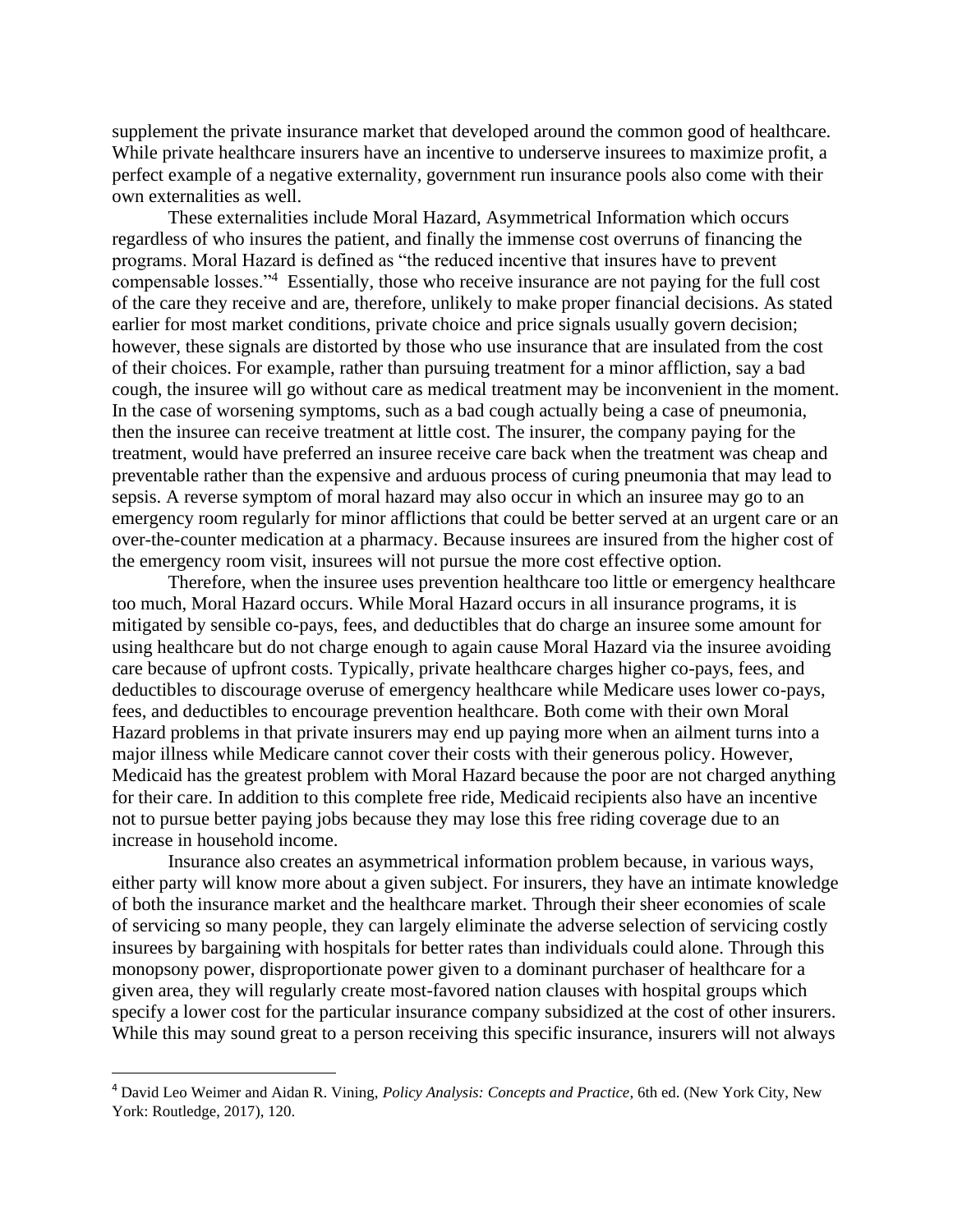pass these cost savings on to consumers because the insurance market has largely agglomerated into a few regional monopolies. Therefore, insurers can largely set their own prices without having to compete. On the client side, the insuree knows more about their health than an insurance agency. They may know about certain conditions that may run in their family and choose not to disclose this information to avoid higher insurance rates. Insurers try to mitigate this risk through medical examinations; however, these examinations are expensive and some insurees may not have a history of medical visits to analyze. A final negative externality, primarily but not exclusively found in government run care, is the rapidly inflating cost of these policies. When first designed, the programs were financed based on a payroll tax. This tax is paid partly by workers and partly by employers. Therefore, it is a tax on labor thus making the employment of workers more expensive. While arguments about the implications between tradeoffs of labor and automation are fascinating, they are sadly beyond the scope of this paper. However, the massive cost overruns of Medicare and Medicaid are a large impetus for healthcare reform.

In summary, the private health insurance market cannot effectively be a private good because of federal law. Therefore, it is forced to be a common good. Because common goods are unable to exclude those who cannot pay, Medicare and Medicaid were created. However, Medicare and Medicaid are unable to reconcile their generous programs with their finite resources. Thereby, a fiscal crisis is looming that threatens both programs' solvency and possibly the federal government as a whole. Moreover, the US federal government has proven unable, or at least unwilling, to achieve the goal of providing healthcare to all who cannot afford it within reasonable constraints. Furthermore, politicians seem loathe to address the core issues of the programs. Conversely, private health insurers have begun to agglomerate power becoming, at best, monopsonies where their market share allows significant control over health insurance in a given region or state, or, at worst, a statewide monopoly within a larger apparatus of oligopolies that prevent new entrants from entering the market. Therefore, the greatest obstacle to providing citizens with affordable healthcare is the inefficient and expensive insurance pools diseased with market and government failures. Only a circumspect reform to the apparatus as a whole can solve the endemic issues to the current insurance apparatuses.

#### **Regulatory Environment: Market and Government Failure**

#### **Market Failure:**

As previously mentioned in the Introduction and Policy Problem sections, the US has debated the role of the federal government in controlling the healthcare industry for almost a century, yet the existence of private insurance markets was not always assured. A large minority of the US population did not have access to healthcare insurance even by the mid-1900s. This underserved minority were typically members of one or more groups with the largest groups being the poor and elderly. Poor workers usually worked without healthcare benefits despite being employed. They could either not afford an individual plan or could not find access in their area. The elderly, typically not working and living off of a fixed income from pensions, struggled to afford insurance because they were considered an at-risk group due to their advanced age. Some western countries created single-payer insurance programs where everyone is largely treated equally, and priority is based on apparent need. The US, instead, took a market approach that created different tiers of care for different costs with the exception of emergency need. Some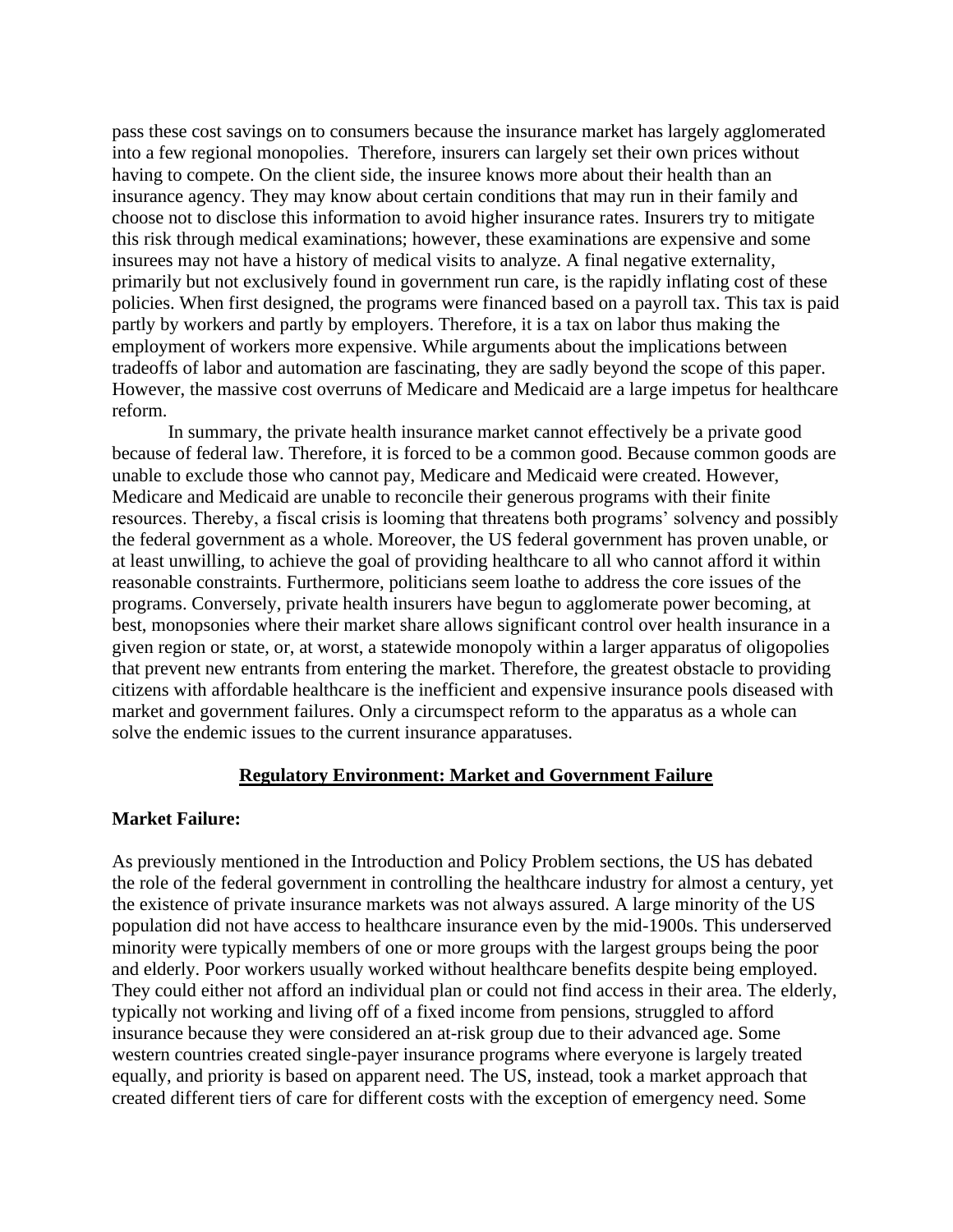citizens could afford excellent healthcare while other citizens used healthcare sparingly according to income and need. Citizens and unions proceeded to lobby legislatures to deal with the negative externalities the market based healthcare system created. Namely, they cited issues such as insufficient coverage in certain geographic areas, the high premiums for those least able to pay, and the disastrous effect a medical emergency for a primary household earner can have on a family. These arguments then led Congress to conclude that the free market was ineffective for the reasons cited above and to enact legislation to address the negative externalities of the free market healthcare system financed by a payroll tax.

Despite the drawbacks of the payroll tax, namely its tax upon labor making labor proportionally more expensive than capital, the overall machinations of the program involved all workers paying this tax to finance the initial Medicare and Medicaid enrollees. Furthermore, the new employment of workers could offset the poor who qualify for Medicaid and the next round of elderly insurees. However, the rapid retirement of the Baby Boomer generation, those that have been paying into the program their entire lives and expect their due entitlement, has created a looming demand shock that may permanently disrupt the program. Therefore, it is in the interest of citizens to not only ensure that healthcare is being provided in an efficient manner but also to mitigate the costs to taxpayers. But how high are Medicare and Medicaid costs, and why are they a problem?

As stated above, the federal government funds these programs through a payroll tax called the Federal Insurance Contributions Act tax (FICA tax).<sup>5</sup> This payroll tax takes 6.2% of an individual's income, before paying federal and state income taxes, as well as another 6.2% from their employer to fund various programs including Social Security. The contributions from within this payroll tax for Medicare and Medicaid amount to 1.45% for both the worker and employer for a total of 2.9%. However, the self-employed pay both portions of this tax as they are both the worker and the owner. Regarding the structure of these programs, Medicare is run by the federal government while Medicaid is run by the states who receive block grants from the federal government with some guidelines on how it must be spent. The Affordable Care Act raised some Medicaid benefits but not all states have adopted them. But how many people does each policy insure, and what is the cost to taxpayers? In 2018, Medicare covered roughly 60 million Americans<sup>6</sup> at a cost of \$740 billion or approximately \$12,300 per person.<sup>7</sup> In 2017 Medicaid covered an additional 74 million Americans<sup>8</sup> at approximately \$605 billion, \$375 billion paid by the federal government and \$230 billion paid by the state governments.<sup>9</sup>

<sup>&</sup>lt;sup>5</sup> "A Primer on Medicare Financing." KFF. The Henry J. Kaiser Family Foundation, January 31, 2011. <https://www.kff.org/health-reform/issue-brief/a-primer-on-medicare-financing/>

<sup>6</sup> THE BOARDS OF TRUSTEES, FEDERAL HOSPITAL INSURANCE AND FEDERAL SUPPLEMENTARY MEDICAL INSURANCE TRUST FUNDS. "2019 ANNUAL REPORT OF THE BOARDS OF TRUSTEES OF THE FEDERAL HOSPITAL INSURANCE AND FEDERAL SUPPLEMENTARY MEDICAL INSURANCE TRUST FUNDS." CMS, April 22, 2019. [https://www.cms.gov/Research-Statistics-Data-and-Systems/Statistics-](https://www.cms.gov/Research-Statistics-Data-and-Systems/Statistics-Trends-and-Reports/ReportsTrustFunds)[Trends-and-Reports/ReportsTrustFunds.](https://www.cms.gov/Research-Statistics-Data-and-Systems/Statistics-Trends-and-Reports/ReportsTrustFunds)

<sup>&</sup>lt;sup>7</sup> "A Primer on Medicare Financing." KFF. The Henry J. Kaiser Family Foundation, January 31, 2011. <https://www.kff.org/health-reform/issue-brief/a-primer-on-medicare-financing/>

<sup>&</sup>lt;sup>8</sup> Annual Estimates of the Resident Population: April 1, 2010 to July 1, 2017. United States Census Bureau, 2017. [https://archive.ph/20200213010033/https:/factfinder.census.gov/bkmk/table/1.0/en/PEP/2017/PEPANNRES/010000](https://archive.ph/20200213010033/https:/factfinder.census.gov/bkmk/table/1.0/en/PEP/2017/PEPANNRES/0100000US) [0US.](https://archive.ph/20200213010033/https:/factfinder.census.gov/bkmk/table/1.0/en/PEP/2017/PEPANNRES/0100000US)

<sup>9</sup> Daniela Franco Montoya, Puneet Kaur Chehal, and E. Kathleen Adams, "Medicaid Managed CARE's Effects on Costs, Access, and Quality: An Update," Annual Review of Public Health (Department of Health and and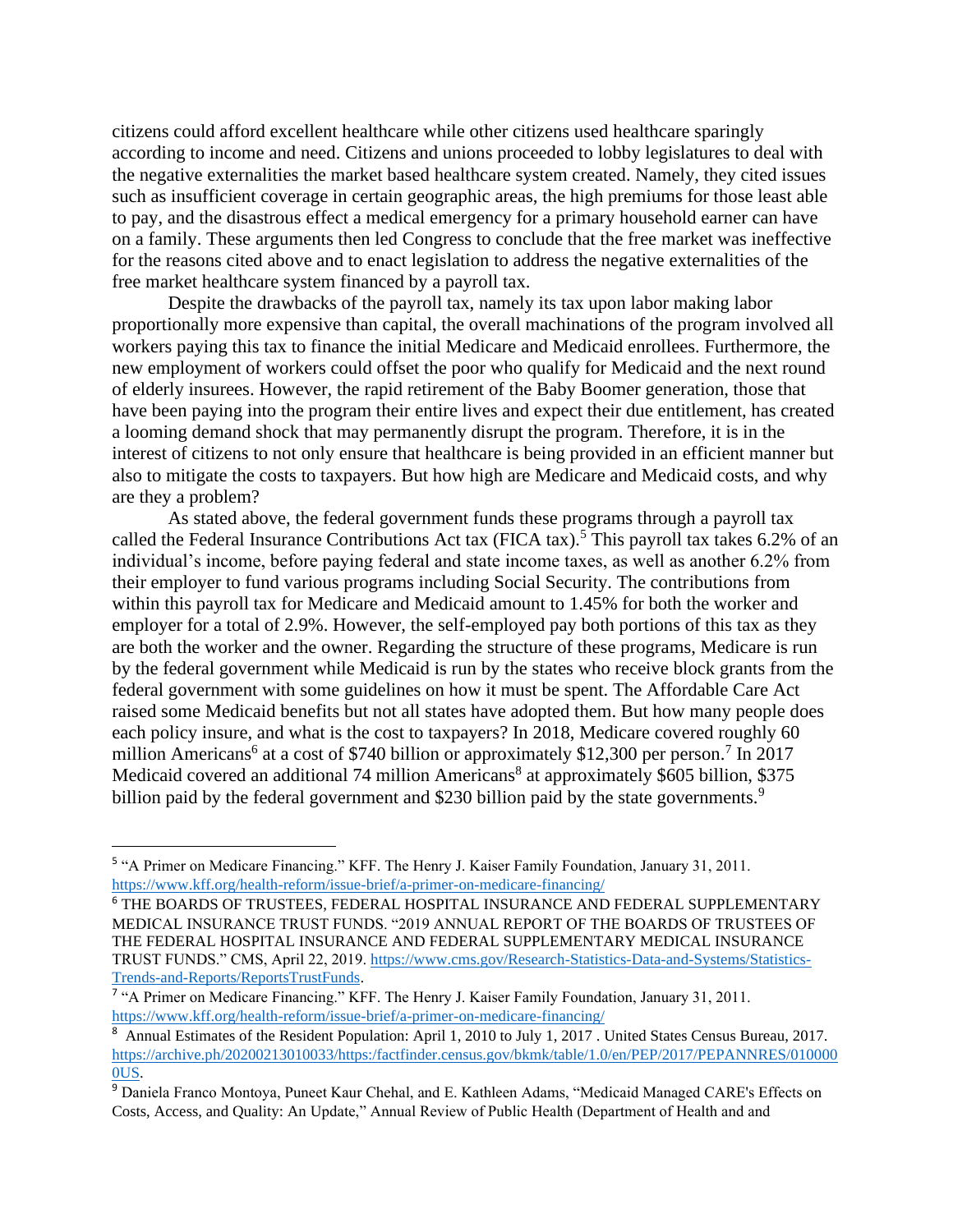Medicaid, therefore, costs federal government around \$5000 per person and costs the state government around \$3100 per person. While Medicare does have charges including premiums, co-pays, and deductibles to mitigate some costs, the total costs for Medicare and Medicaid seem immense. Combined with Social Security and the other portion of the FICA tax, the federal government in 2019 spent over \$2 trillion in outlays while only receiving \$1.2 trillion from the full FICA tax.



As shown above, expenditures in Medicare and Medicaid, respectively, were \$644 billion and \$409 billion in 2019 together making up almost 5% of GDP or over \$1 trillion. Considering that total federal revenues are only \$3.5 trillion while total federal outlays are \$4.4 trillion, the federal government is adding around \$900 billion dollars in debt every year largely from the \$800 billion excess spending on entitlements. Eventually, this substantial interest, merely financing the US's debt, will pullulate from its current \$375 billion or 1.8% of GDP a year to an ever larger figure in the future. To add insult to injury, 27.5 million Americans in 2018 still do

Management, the Rollins School of Public Health, Emory University, 2020), <https://www.annualreviews.org/doi/10.1146/annurev-publhealth-040119-094345> , 537.

<sup>&</sup>lt;sup>10</sup> "The Federal Budget in Fiscal Year 2019," The Federal Budget in Fiscal Year 2019 (Congressional Budget Office, April 15, 2020)[, https://www.cbo.gov/system/files/2020-04/56324-CBO-2019-budget-infographic.pdf.](https://www.cbo.gov/system/files/2020-04/56324-CBO-2019-budget-infographic.pdf)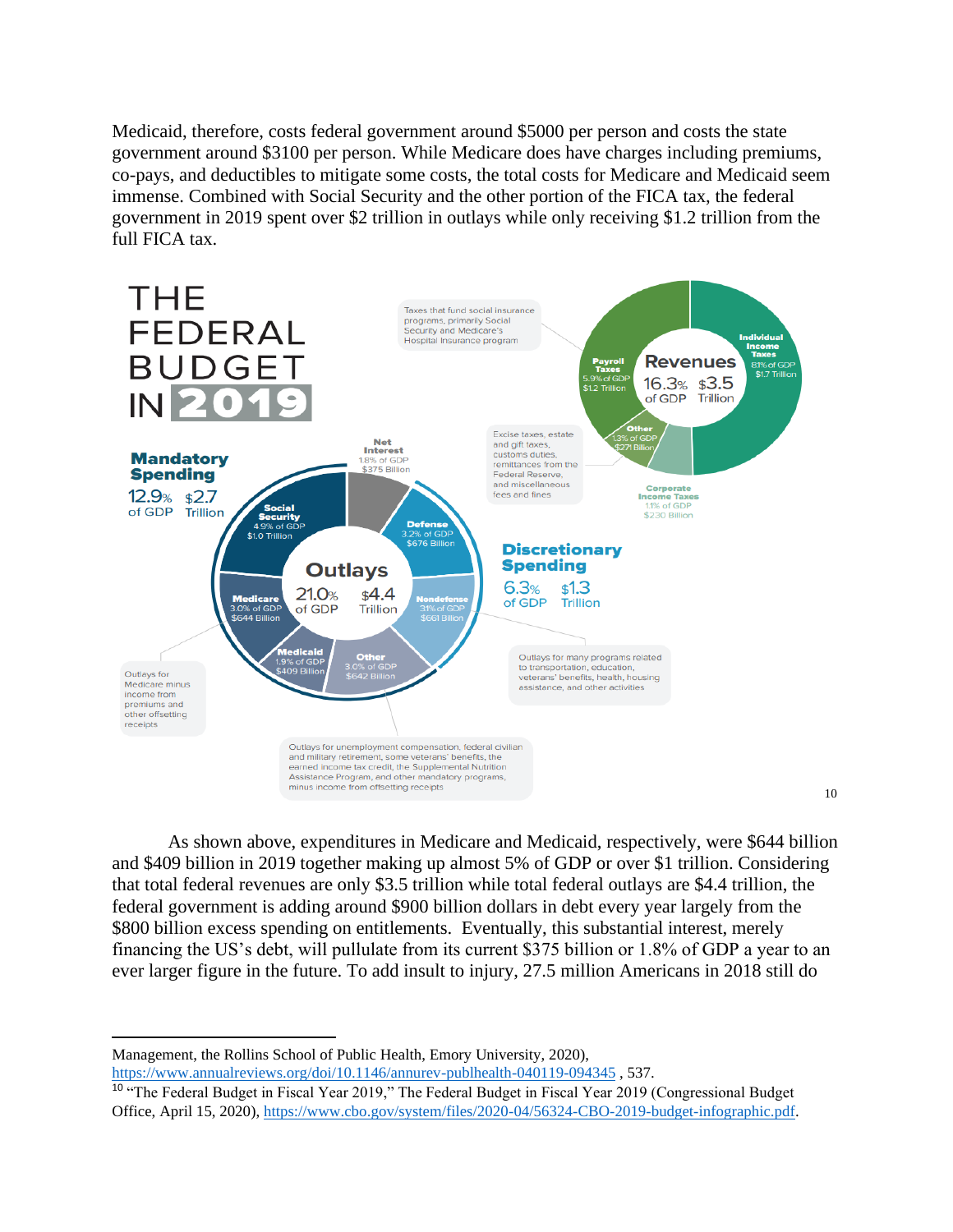not have healthcare even with these massive resources being dedicated.<sup>11</sup> While providing medical insurance to the elderly and poor may not be the sole driver of these cost overruns, they are the largest contributing factor and will need reform to remain solvent. However, the cost overruns and future insolvency is but one externality or unforeseen consequence with providing government funded healthcare. As sated above, the externalities of Moral Hazard and Asymmetrical Information also need to be addressed.

## **Government Failure:**

Politicians are always searching for another cause to champion; in essence, that is what they are elected and sworn to do. From a cynical viewpoint, politicians will be self-serving as their service is largely to sate personal goals, namely retaining office, rather than serving the collective people within the nation. Initially, perhaps some politicians' intentions were honest about helping the elderly and poor. However, the bloated apparatuses of Medicare and Medicaid have been causing fiscal crises for decades as Republicans and Democrats seem unwilling to fully reform the policies. On one hand Democrats, the initial creators of the programs, have sought to expand the federal government's role in healthcare by creating single-payer systems ostensibly under pretenses of reducing costs to citizens. Cynically speaking, Democrats want universal healthcare to show that they care about the citizenry to reap the political rewards from any good externalities. However, they can deflect to the bureaucracy of Medicare or Medicaid for any negative externalities. Conversely, Republicans are loathe to give more power to the federal government as it has proven unable to balance FICA taxes and the budget as a whole. Cynically speaking, they want to show they care about taxpayers, yet they can deflect to a particular insurer's ineffectiveness regarding the abundant negative externalities within the private market.

In 2010, the Affordable Care Act (ACA) tried to bridge the gap between both parties by implementing some cost reduction measures with an expanded coverage of the uninsured. Additionally, it mandated that all citizens get either public or private insurance or face substantial fines. However, some Democrats argued that it did not go far enough as private insurers still existed to benefit from their risk pools while Republicans argued that certain portions of the ACA were unconstitutional and that it was fiscally irresponsible. While both groups' arguments have merits, Democrats were unable to convince the public that they can execute a more substantial plan than the ACA with the mandate being rolled back while Republicans have been unable to fully pass legislation since Medicare Part D Plans under Bush in 2003. While Republicans passed the American Health Care Plan (AHCA) in the House under President Trump and Congressman Paul Ryan, it failed to pass the Senate. The main points of the AHCA were an emphasis on healthcare savings accounts, price competition, cost transparency, and a reduced federal cost for programs; however, this proved insufficient to both sides of the isle with former Republican presidential candidate John McCain blocking the bill in the senate.

<sup>11</sup> Smiljanic Stasha, "Uninsured Americans Stats and Facts 2021: Policy Advice," How Many Americans Are Uninsured (Policy Advice, June 27, 2021)[, https://policyadvice.net/insurance/insights/how-many-uninsured](https://policyadvice.net/insurance/insights/how-many-uninsured-americans/#:~:text=Data%20from%20the%20US%20Census,no%20health%20insurance%20during%202018)[americans/#:~:text=Data%20from%20the%20US%20Census,no%20health%20insurance%20during%202018.](https://policyadvice.net/insurance/insights/how-many-uninsured-americans/#:~:text=Data%20from%20the%20US%20Census,no%20health%20insurance%20during%202018)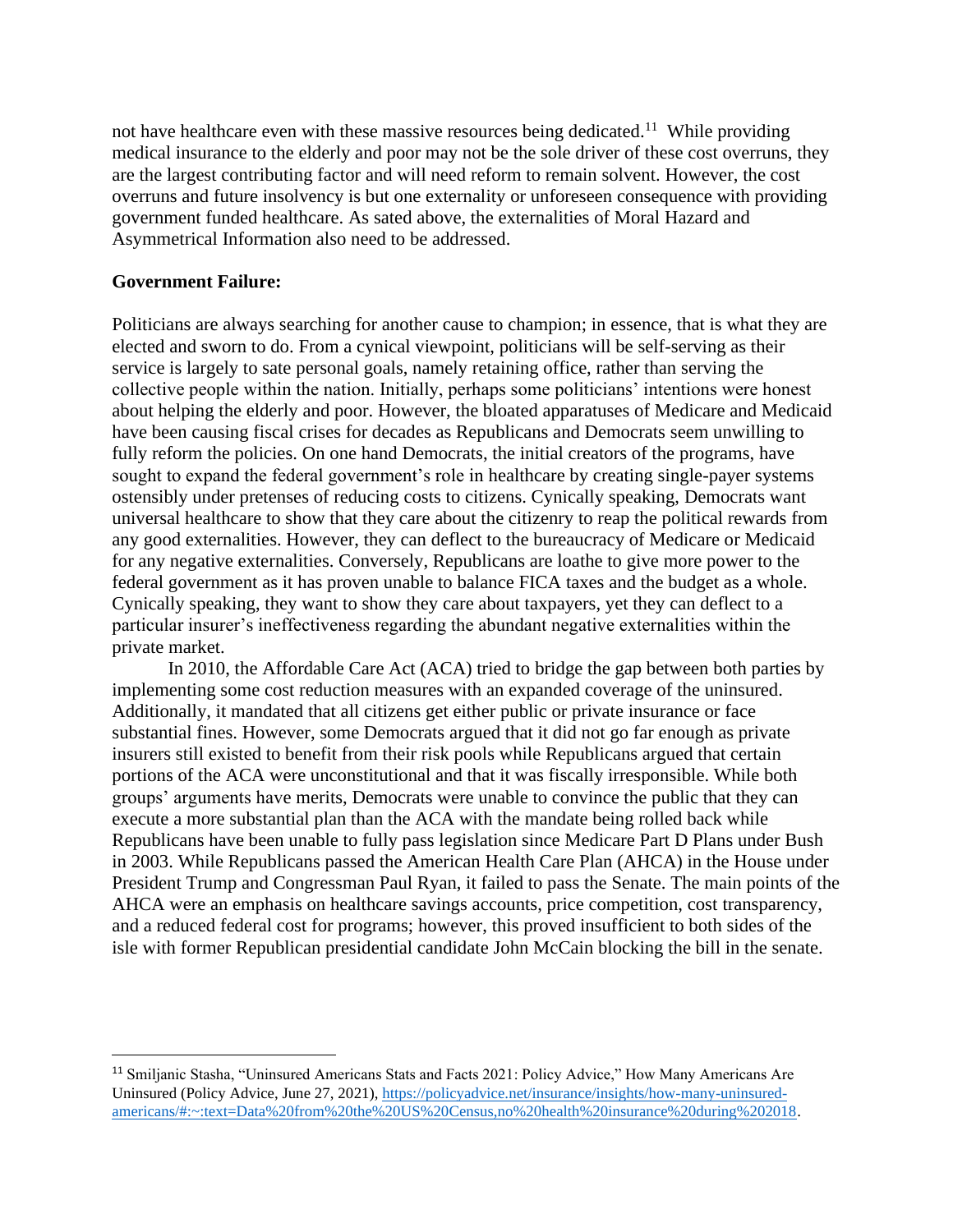## **Policy Goals**

Because the government has proven itself incapable of financing its own obligations and the private market has an inherent motive to profit at the expense of insurees or hospitals, the solution to this market and governmental failure must be sweeping and circumspect. Its goal should be to provide the citizenry access to healthcare, regardless of financial status, within budget constraints. To do this, it will need to sweepingly change the frameworks of Medicare and Medicaid as well as mitigate the externalities of an unregulated free market. However, the solution must also be politically feasible to reach fruition. Compromises must, therefore, be engineered to satiate both sides of the aisle.

#### **Fiscal Sustainability**

The first measure of any policy must be its fiscal sustainability. If the program bankrupts the state, the policy cannot continue. Therefore, this measure forecasts the ability of the state or private market to fund and sustain whatever outlays it entitles citizens or insurance programs.

## **Equal Access**

The second measure of the policies must measure how it plans on distributing the common good of healthcare. Debates have lasted decades as to the extent of who should be covered under these programs. However, the trend has always sought to include more of the citizenry under coverage rather than less. While unequivocal equal access may not necessarily be needed for passage, it is an important aspect to consider especially to those on the left side of the aisle.

#### **Addressing Government Failures**

The third measure of any policy is how it addresses the government failures of Moral Hazard and of inefficient outcomes, namely a benefiting of one group over another. As stated earlier, moral hazard is the benefit from healthcare without having to pay for it which can create perverse incentives like waiting to use healthcare until a condition worsens or using healthcare too frequently. Inefficient outcomes like creating perverse incentives that benefit the elderly or poor can also have unintended consequences. Those about to retire may hold off expensive healthcare until they qualify for Medicare that way taxpayers pay for it rather than themselves. The poor may also have a perverse incentive to remain poor as higher paying jobs may not necessarily come with healthcare coverage, making them actually worse off.

#### **Addressing Market Failures**

The fourth measure is how a bill addresses the systematic perversion of profit in insurance pools. While profit is normally a good incentive to encourage innovation, competition, and reducing prices, insurance pools do not operate on these principles. Because they benefit from massive economies of scales, at best these pools become monopolistic competitors with regional monopolies or become a part of an expansive oligopoly of insurers who are price makers not price takers. They are simply a pool system and cannot devise strategies for increasing profit without making enrollees worse off beyond increasing economies of scale. Furthermore, the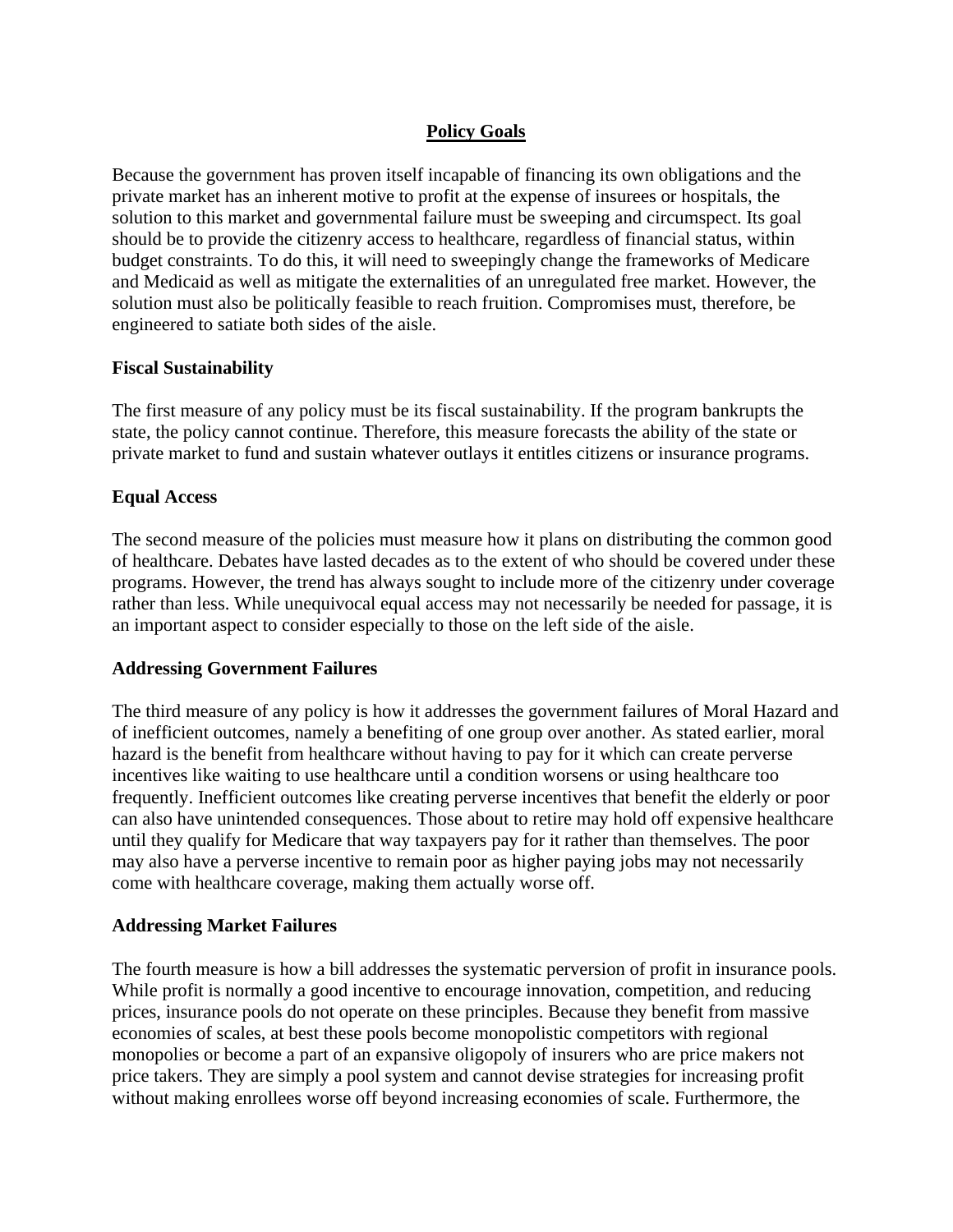asymmetrical information they have given their intensive knowledge of the market give them an advantageous position when negotiating premium rates and other mechanisms such as co-pays and deductibles.

## **Political Feasibility**

Finally, political feasibility gauges the probability of the policy to become an enacted reform. While some ideas may make sense on paper, they are not useful if they fail to convince the public or elicit support from congressional representatives and senators. While some bills may inspire future bills to adopt certain policies, this paper will focus on how the bill would pass the contemporary political atmosphere.

## **Policy Alternatives**

## **Current Policy**

The current policy of the US healthcare system has already been explained at length under the Introduction and Regulatory Environment. To restate, the current system is based on the use of insurance pools. Private pools run by corporations and public pools run by Medicare and Medicaid provide payment to hospitals and doctors' offices in the event of care. However, some uninsured citizens either pay massively out of pocket or do not pay at all, which passes the cost to the hospital which passes the costs on again to other patients. The US's current policy largely follows the rules stated under the Affordable Care Act (ACA), but the provision for mandatory coverage has since been repealed.

#### **Affordable Care Act**

The Affordable Care Act is the largest healthcare reform act passed since Medicare Part D coverage under President George W. Bush. It drastically increased premiums for many citizens but increased the amount of insured citizens. Essentially, the ACA insured the most expensive citizens which forced others to subsidize their treatment. Many Americans found this to be distasteful and argued against the legality the individual mandate, forcing Americans to pay for health insurance under penalty of fines. Overall, the ACA failed to provide healthcare to all but managed to reduce uninsured by half while increasing the federal deficit by over \$300 billion dollars.<sup>12</sup>

#### **American Health Care Act**

The AHCA was created to replace and reform the ACA; however, it did not pass through the Senate. Its main goal of repealing the individual mandate was achieved as it was passed under a

<sup>&</sup>lt;sup>12</sup> David Blumenthal, Sara R Collins, and Elizabeth Fowler, "The Affordable Care Act at 10 Years: What's the Effect on Health Care Coverage and Access?," ACA at 10 Years: What's the Effect on Coverage and Access? | Commonwealth Fund, February 26, 2020, [https://www.commonwealthfund.org/publications/journal](https://www.commonwealthfund.org/publications/journal-article/2020/feb/aca-at-10-years-effect-health-care-coverage-access)[article/2020/feb/aca-at-10-years-effect-health-care-coverage-access.](https://www.commonwealthfund.org/publications/journal-article/2020/feb/aca-at-10-years-effect-health-care-coverage-access)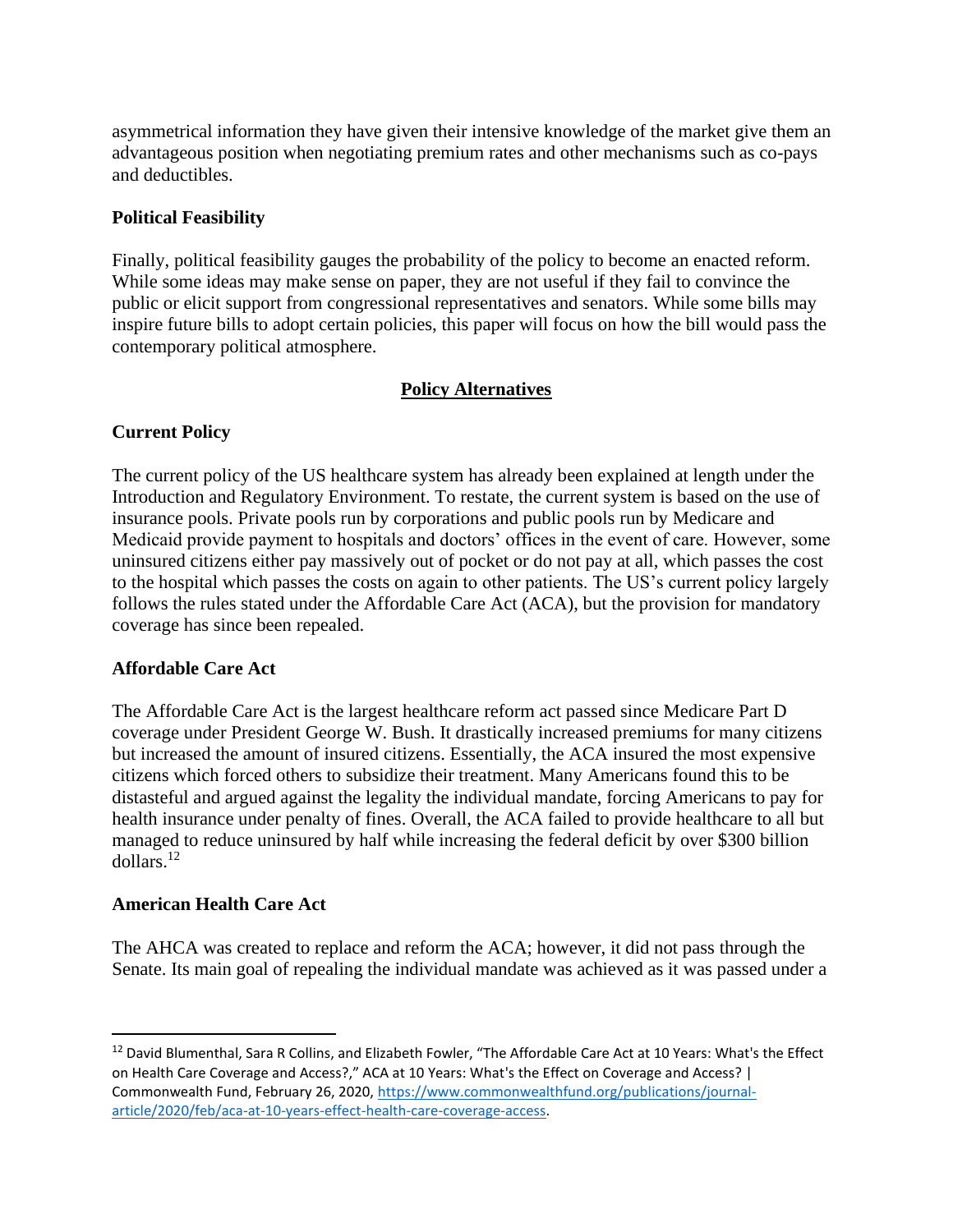bill unrelated to healthcare reform. Some ideas, such as the creation of Healthcare Savings Accounts, have seen widespread private adoption since its media coverage.

## **Medicare for All**

Medicare for All seeks to expand the current Medicare system to all citizens which includes absorbing those currently under Medicaid. Other countries have similar systems where the government acts as sole or primary insurer of citizens for healthcare, but the system has proven distasteful to many in America and has been branded as socialism. Arguments over whether universal healthcare insurance is socialism, democratic socialism, or simply a generous welfare state aside, the program has been explored for decades but has never passed the House or Senate. Therefore, comparisons to this hypothetical plan are generalization and not specific.

## **Equal Healthcare Act**

While constructing this paper, the initial aim was simply to reform Medicare and Medicaid using Universal Healthcare Vouchers. However, that single piecemeal change would not substantially change the inherent flaws in the healthcare market. Insurers would continue to be predatory and seek to use their clients rather than serve them. The government programs would fail to cover all citizens while being fiscally irresponsible and potentially undermining the stability of the entire federal government. The problems were many and the solutions few. Therefore, a comprehensive policy just as complex as the problem had to be created. Not only that, but the demands of liberals and conservatives had to be balanced. Neither could be given dominance over the other or else the solution would turn partisan. This system of healthcare had to be made unique and tailored to America's core values. State run hospitals and single payer coverage are anathema to Americans who value freedom of choice; therefore, a market mechanism had to be employed to guarantee widespread support. Additionally, privatizing Medicare and Medicaid without ensuring quality of care is also anathema to aging Americans who have paid into the system their entire lives. Hopefully, this paper or some of its ideas will one day be used as a basis for true healthcare reform to bring equal healthcare opportunities to all citizens.

#### **Assessment of Alternatives**

As this paper primarily serves to illustrate the benefits of the EHA, the analysis of policy alternatives will be kept brief.

## **Current Policy**

#### *Fiscal Sustainability*

As stated earlier, the current policies of Medicare and Medicaid are draining the state of funds and may lead to insufficient funds by the end of the decade. While the private market is infinitely sustainable, the market may adjust by dropping less healthy individuals as they are not profitable to retain. If the public programs are not maintained, it is unlikely that private market insurances will be likely to enroll the most at risk groups at an affordable rate.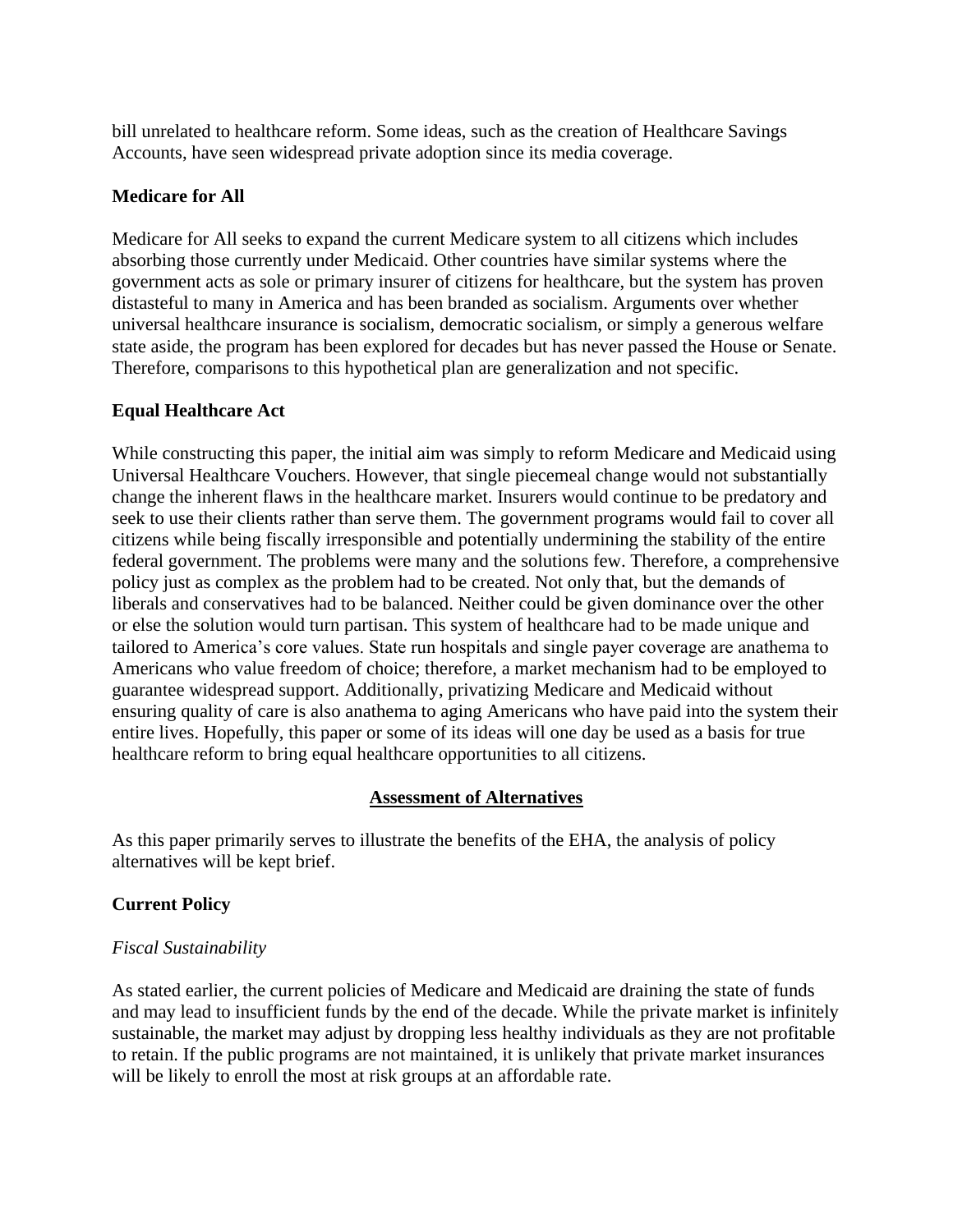## *Equal Access*

Currently, 90% of the market is covered, but the likelihood of the market retaining the current percentage depends upon whether Medicare and Medicaid will stay fiscally sustainable.<sup>13</sup> If not, the equal access to healthcare for all citizens when they retire may not be a part of the future American Dream.

## *Addressing Government Failures*

The current policies of Medicare and Medicaid still have issues with moral hazard and inefficient outcomes. Enrollees are likely to overuse resources without having to pay for the costs.

## *Addressing Market Failures*

The current market for private insurance uses its advantages in economies of scale and asymmetric information to extract wealth from enrollees while enriching themselves. The private venture into health insurance for monetary gain has necessitated reform into a more competitive system.

## *Political Feasibility*

Sadly, the current policy is the most likely to continue as the lethargy of the legislature and bureaucracy hinders sweeping reform until a crisis looms. Additionally, the rampant debate over the ACA and method of its passage and provisional repeal has left many citizens tired and apathetic to the current situation as high premiums and deductibles have been tolerated for so long.

## **Affordable Care Act**

#### *Fiscal Sustainability*

The ACA cost roughly \$300 billion and increased federal deficit spending. While not at large as other spending bills such as Medicare for All, the increased costs associated with putting more citizens on Medicaid, the insurance program with the greatest amount of overuse and fewest cost preventions mechanisms, have proven unsustainable when combined with other spending programs.

#### *Equal Access*

The ACA sought to increase access for the uninsured and dropped the uninsured rate from 20% to 10% of the population. However as displayed below, the ACA has reduced the number of

<sup>&</sup>lt;sup>13</sup> Rabah Kamal et al., "How Has U.S. Spending on Healthcare Changed over Time?," How has U.S. spending on healthcare changed over time? Health System Tracker (Peterson-KFF, December 23, 2020), [https://www.healthsystemtracker.org/chart-collection/u-s-spending-healthcare-changed-time/#item](https://www.healthsystemtracker.org/chart-collection/u-s-spending-healthcare-changed-time/#item-usspendingovertime_9)[usspendingovertime\\_9.](https://www.healthsystemtracker.org/chart-collection/u-s-spending-healthcare-changed-time/#item-usspendingovertime_9)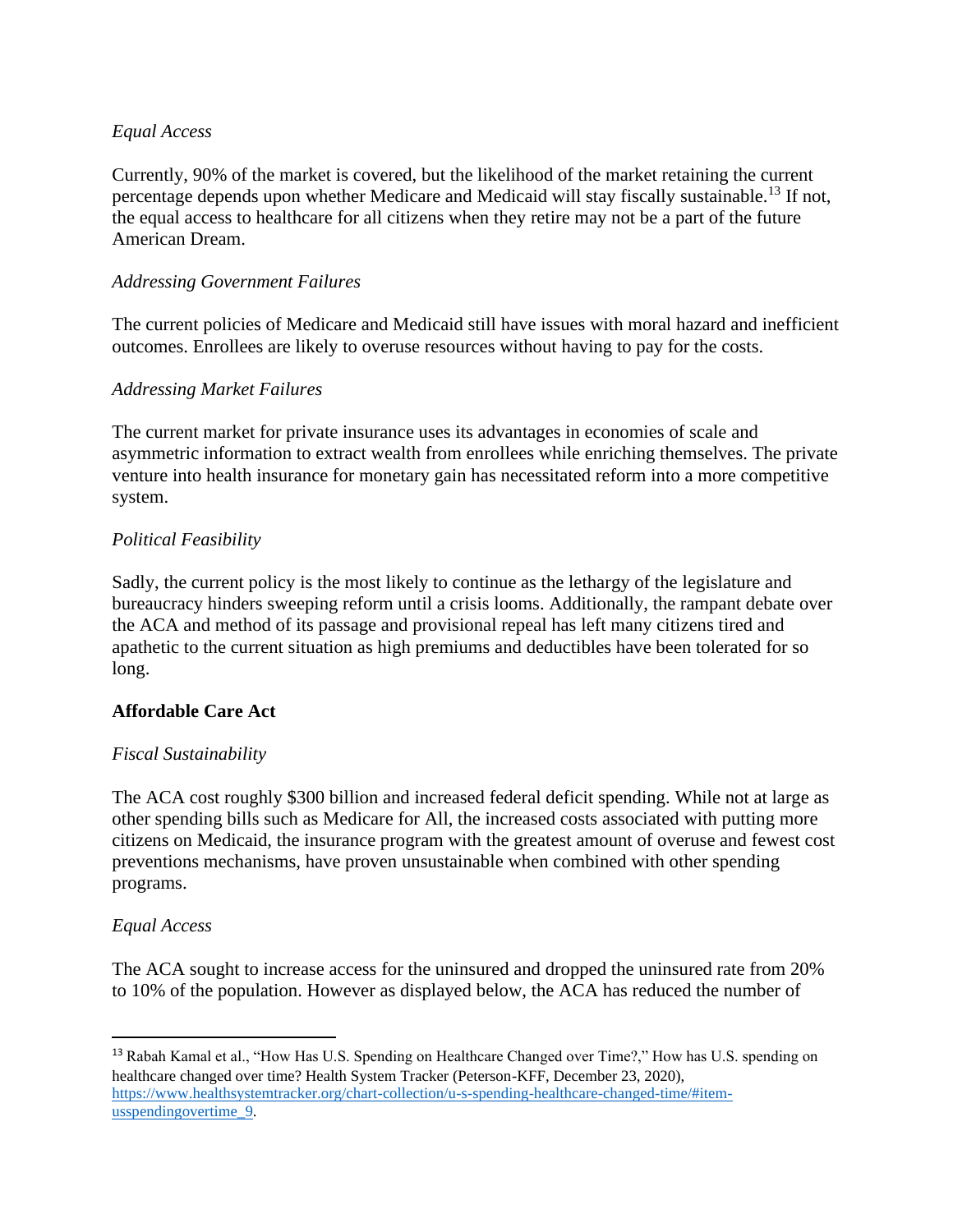private providers turning many counties in monopolies or oligopolies because compliance has made the market unprofitable or too difficult to administer without agglomeration.



## *Addressing Government Failures*

The ACA does not address government failures and instead exacerbated the issue with overuse in the Medicaid program by expanding its funding to several states.

#### *Addressing Market Failures*

The ACA also helped consumers make more informed decisions by categorizing private plans into four tiers based on expected healthcare payments are Bronze for 60%, Silver for 70%, Gold for 80%, and Platinum for 90%.<sup>15</sup> The ACA also restricted the amount that insurance providers can charge older enrollees. In fact, a community rating is created based off regional costs that prohibit the elderly from being charged more than 3 times what the youngest enrollees are

<sup>14</sup> "CCIIO Exchange Carriers by County - CMS" (Center for Medicare and Medicaid Services), accessed November 22, 2021, https://downloads.cms.gov/files/cciio-exchange-carriers-by-county.pdf.

<sup>15</sup> "Understanding Marketplace Health Insurance Categories," HealthCare.gov, accessed November 22, 2021, [https://www.healthcare.gov/choose-a-plan/plans-categories/.](https://www.healthcare.gov/choose-a-plan/plans-categories/)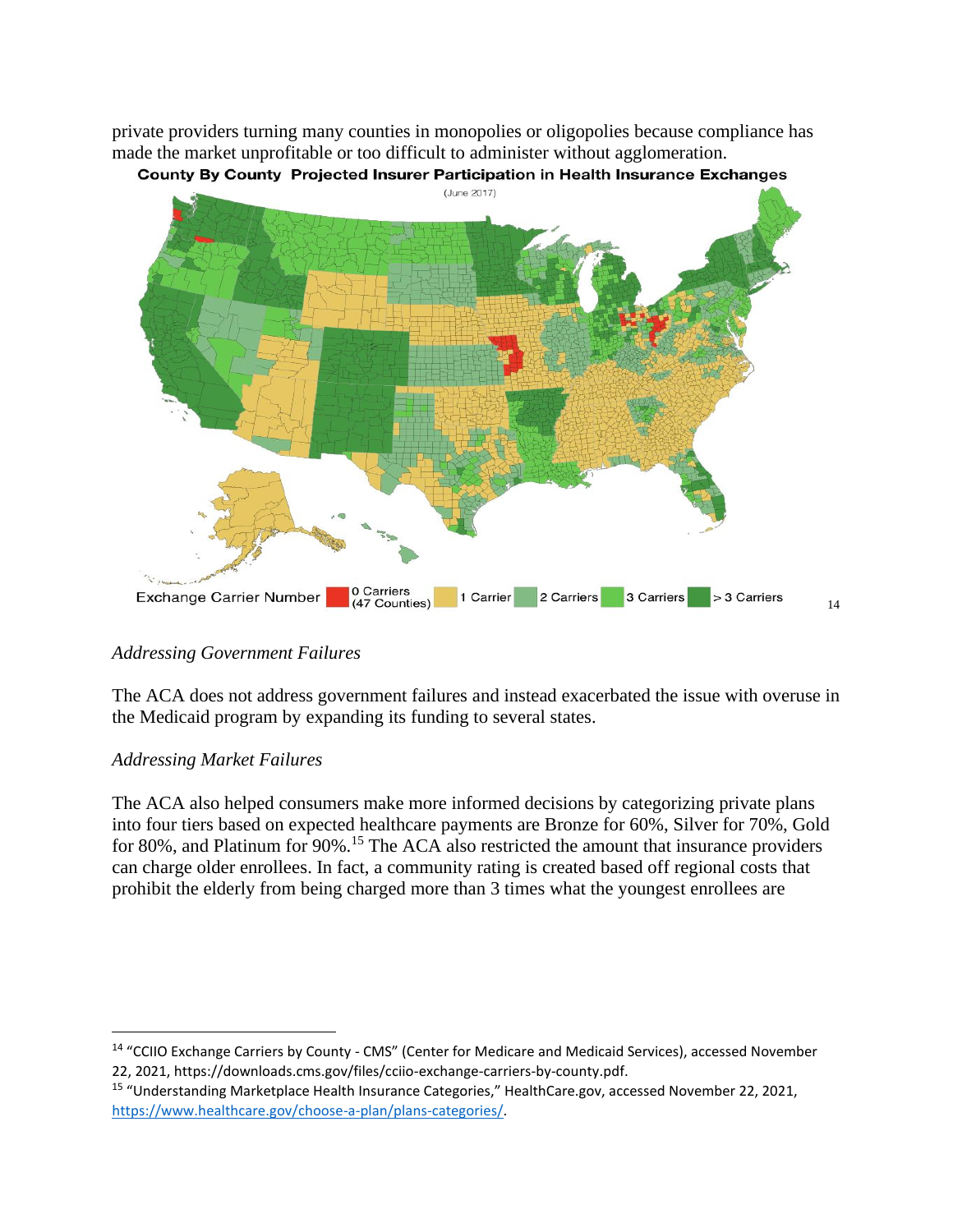charged to help mitigate the elderly's costs at the expense of the young.<sup>16</sup> Additionally, the ACA banned insurance providers from dropping enrollees from their plan while they are ill.<sup>17</sup>

## *Political Feasibility*

Considering that the ACA was passed into law, the ideas behind the bill are politically feasible. However, the individual and employer mandates were removed in 2017. Many ideas in the program were widely supported including allowing children to stay on family plans until age 26, providing simple categories for plans to be placed under, and some states supported the expansion of Medicaid. However, simmering dislike of the bill has stopped legislative reform on the issue of both private and government insurance pools for the past decade.

## **American Health Care Act**

## *Fiscal Sustainability*

The AHCA was projected to lower the deficit by \$350 billion over a decade as \$1.2 trillion would not have been paid out while simultaneously collecting \$900 billion less in taxes.<sup>18</sup> The AHCA would, therefore, be fiscally sustainable in the long run.

## *Equal Access*

The AHCA was likely to increase the percentage of citizens without coverage from 10% to 20% or higher. However, this figure is an estimate as the bill was not passed.

## *Addressing Government Failures*

The AHCA did not address the issue of Moral Hazard or inefficiencies in the government systems. Perhaps an amendment on such systems could have happened under reconciliation, but no formal amendment was passed with the bill.

## *Addressing Market Failures*

The AHCA did not address the market failures of profit motive and, instead, incentivized private insurers to drop those it added under the ACA.

<sup>16</sup> "What Is Community Rating?," healthinsurance.org, March 12, 2021,

[https://www.healthinsurance.org/glossary/community-rating/.](https://www.healthinsurance.org/glossary/community-rating/) 

<sup>&</sup>lt;sup>17</sup> "Cracking down on Frivolous Cancellations," HealthCare.gov, accessed November 22, 2021, [https://www.healthcare.gov/health-care-law-protections/cancellations/.](https://www.healthcare.gov/health-care-law-protections/cancellations/)

<sup>18</sup> "P2PD-TM5C: Www.cbo.gov : Free Download, Borrow, and Streaming," Internet Archive (House Committees on Ways and Means and Energy and Commerce, March 13, 2017), https://archive.org/details/perma\_cc\_P2PD-TM5C.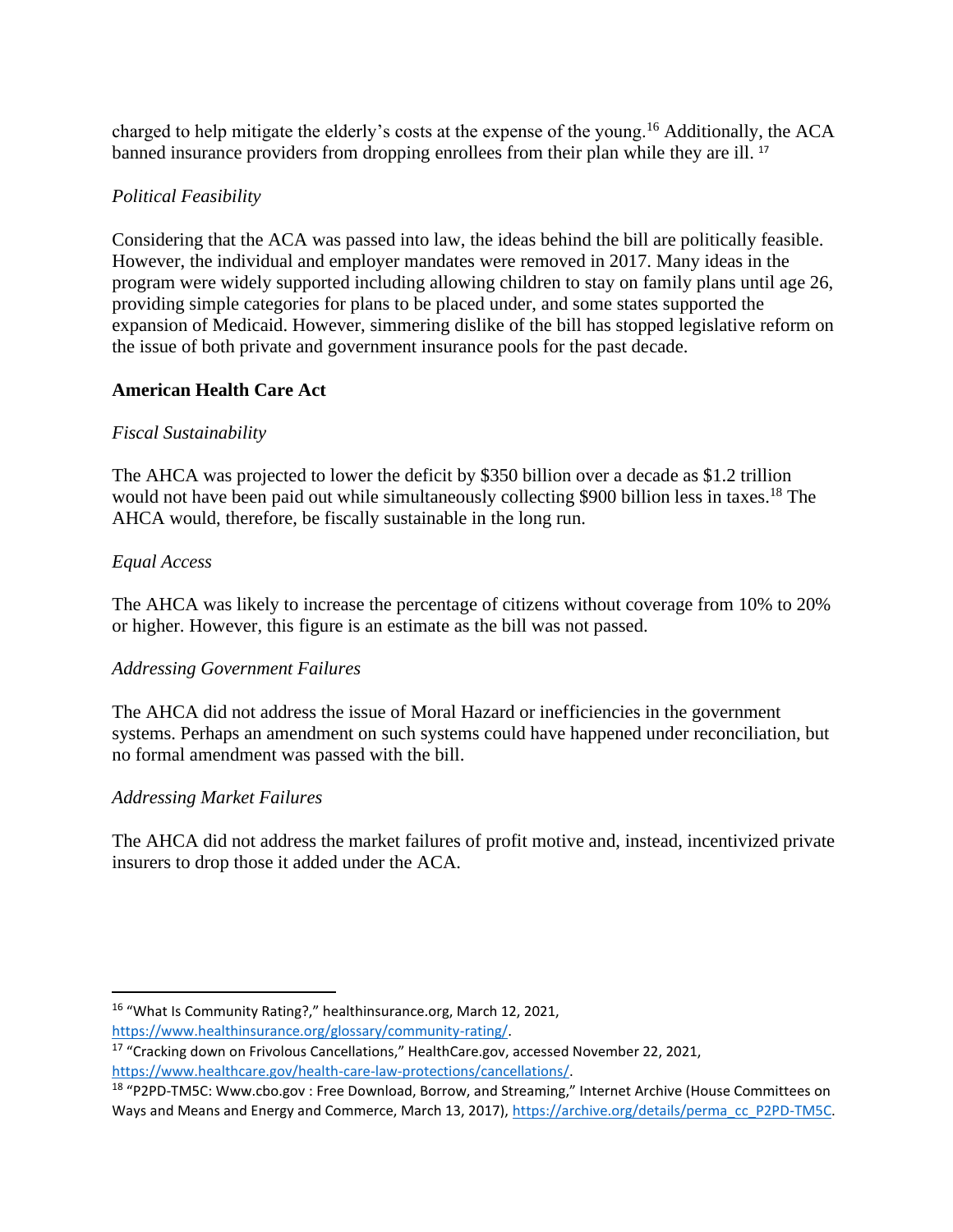## *Political Feasibility*

Considering that the largest version bill failed, and the removal of the mandates only passed because a skinny version was attached to the Tax Cuts and Jobs Act of 2017, the political feasibility of this bill is low. Even members in the Republican Party who wrote the bill felt that the bill was not bipartisan enough and did not address the issues regarding private profit motive or insurance pool structure.

## **Medicare for All**

## *Fiscal Sustainability*

Estimates of the financial cost of Medicare for All are largely inconsistent with some claiming that it would costs less than Medicare does now and others claiming that it would cost trillions. While no formal act has passed either the House or Senate, the plan would likely cost trillions and massively increase deficit spending, at least in the short term unless a comprehensive tax reform, likely regarding payroll tax rates, was also passed concurrently.

## *Equal Access*

Medicare for all provides a government-sponsored insurance option that can largely outcompete private insurance as profits will not be needed to run the program. Therefore, it is likely that all citizens will enroll in the program for its benefits at the expense of taxpayers. Additionally, taxpayers will likely join the program as arguments against joining are mitigated as free riders will already be using the program. Likely, most citizens will enroll while some citizens who receive sufficient insurance through their employers will stay on their current plans if they are sustainable. Company plans will, however, likely be phased out as the government will provide the service at no charge to the company beyond payroll taxes already paid.

#### *Addressing Government Failures*

Medicare for all does not solve the issues of moral hazard but does solve the issues of inefficient outcomes. While users are more likely to overuse healthcare than underuse, the access of all citizens to the pool negates the concerns of benefitting the elderly and poor at the expense of others as all citizens are eligible.

#### *Addressing Market Failures*

Medicare for All address market failures in that it is likely to push most private insurers out of the market. Perhaps some will still exist given that some large employers have generous healthcare already sustained by significant endowments. But the majority of insurers, even with a profit motive, will find it difficult to retain enrollees given that Medicare for All does not have to be profitable.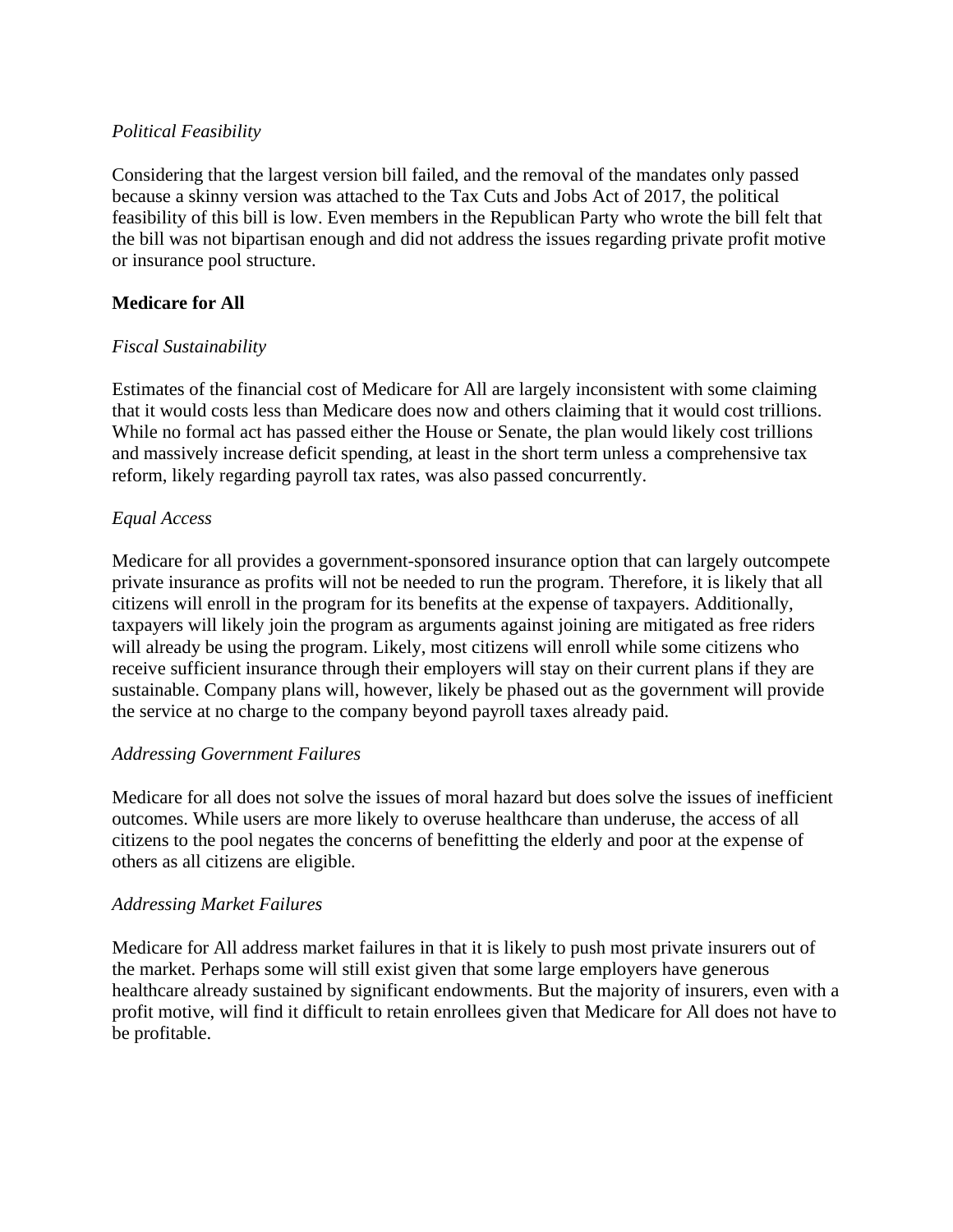#### *Political Feasibility*

As even those on the Democratic side of the aisle think this program is not feasible due to fiscal insufficiency, Medicare is unlikely to be expanded to all citizens. The Republican Party and their supporters expect that individual citizens should have the right to choose who their insurance providers are and that the profit motive to improve and make money prevents catastrophically generous plans.

## **Equal Healthcare Act**

This paper recommends the creation of an Equal Healthcare Act (EHA) that borrows elements from Germany's sickness funds or nonprofit insurance model (NPIs) and Australia's superannuation system. Additionally, it uses provisions from the Affordable Care Act (ACA) regarding the individual mandate while also taking provisions from the American Health Care Act (AHCA) regarding national price competition, cost transparency, and Health Savings Accounts (HSAs). Furthermore, the EHA synthesizes these ideas with the author's take on FICA tax disbursement, Universal Healthcare Vouchers (UHVs), Federal Reserve financing, financial reporting, administrative cost caps, expanding family plans, banning most-favored-nation clauses, eliminating out-of-network fees, and reallocating Medicare and Medicaid enrollees.

As the private market was the cause of the initial market failure with its inability to cover all citizens sustainably, a private solution is unlikely especially given the federal government's authority over the market. Therefore, a state solution is needed to cover the existing market failure of insufficient coverage combined with unsustainable cost outlays. However, why would one call for a state solution to a problem that the state has proven itself incapable or unwilling to solve? Simply put, the state is the only one with the power to do so. It must realign incentives and disincentives in the private market to mandate coverage while excusing the government from running programs like Medicare and Medicaid.

## *Fiscal Sustainability*

The first provision starts with the redistribution of FICA taxes. Instead of FICA taxes being a supplementary component to Medicare and Medicaid, it is now the sole generator of funds in the form of Universal Healthcare Vouchers. Rather than the arguably ageist and classist Medicare and Medicaid, these UHVs are provided to all citizens in equal amounts. If all of FICA taxes from 2019 were equally redistributed to all citizens, each citizen would have \$3500 for outlays, assuming a 3.22% administration cost which is on par with the administration costs of Medicare and Medicaid. These UHVs must then be either spent on NPIs or accumulated in Health Savings Accounts. These HSAs are tax deductible accounts that also allow citizens to deposit money for future healthcare outlays. Employers can also fund HSAs or match contributions. However, companies regardless of size are under no mandate to contribute thereby decoupling employment from health insurance. However, a matching increase in salary or a reallotment to the HSAs will be mandated during the shift.

The sublime beauty of UHVs deposited into HSAs is that they will constantly accrue over the lifetime of the citizen. From a citizen's birth, this account will be stocked year after year with FICA tax money and can only be withdrawn by a legal guardian before reaching adulthood to pay for insurance or deductibles. While the citizen is young and healthy, the HSA can accrue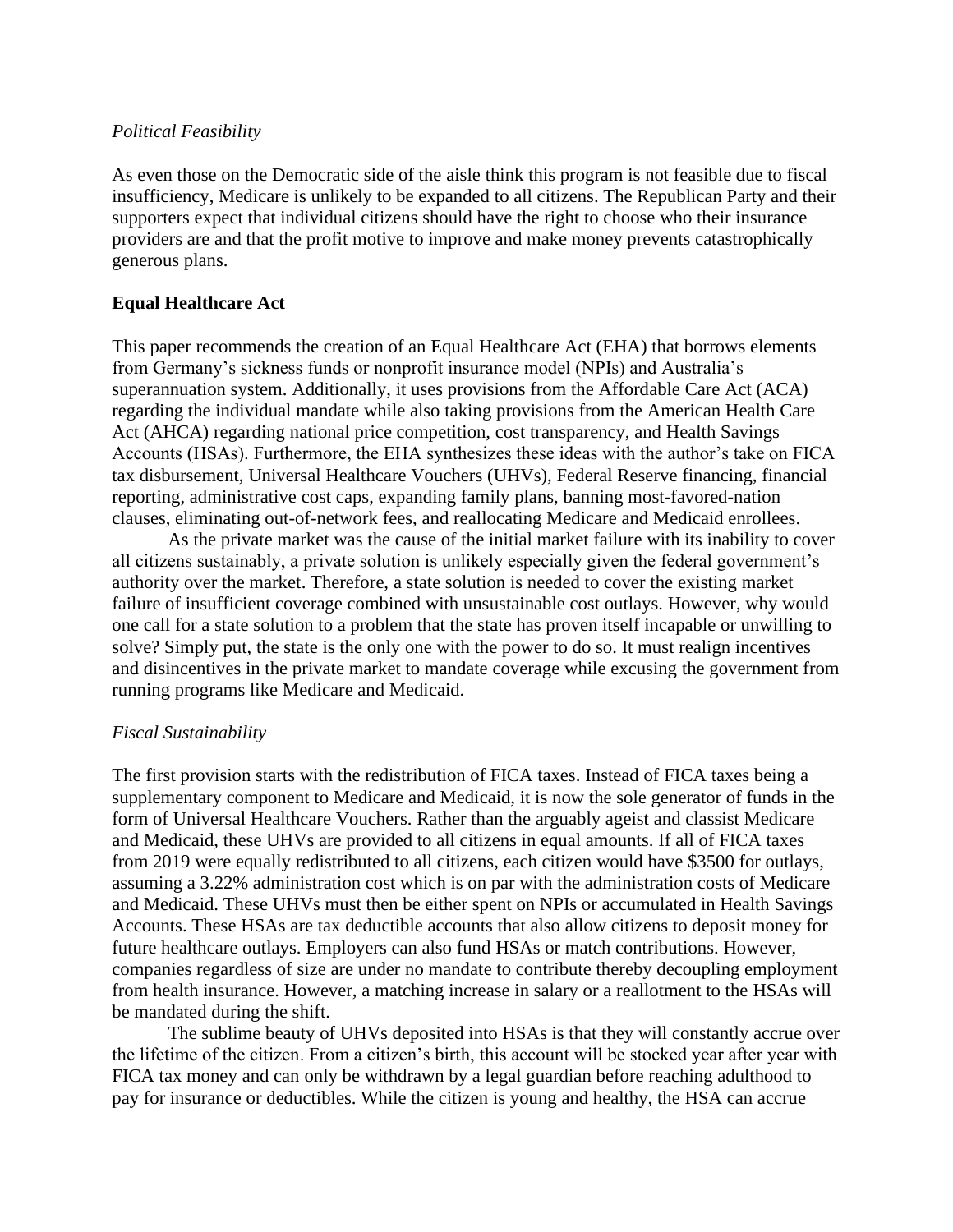interest which provides for future medical needs. Since these healthy, young citizens are all required to be enrolled in insurance pools subsidized by their UHVs, premiums for the elderly and sick will be lowered. Broadly speaking, the average family of four spends approximately \$11000 on healthcare premiums every year<sup>19</sup>, but the UHVs will cover all of this with a surplus left over assuming that premiums remain constant. Even if no employer added to the HSAs, parents would only be responsible for deductibles which largely negates issues regarding the ACA forcing every household to purchase insurance. Additionally, while the UHV portion of the HSA will only grow at the rate of federal bonds, all other deposits into the HSA account can be invested as seen fit. Because the Federal Reserve will be supporting this payout through the sale of federal bonds, the UHVs will be matched to the bonds' payouts. The Federal Reserve will be responsible for providing the initial disbursement of UHVs because this plan also provides back pay to all citizens since their birth minus accumulated expenses.

However, if any individual's accumulated expenses overtake FICA backpay, the resulting cost overruns are simply absorbed by the Federal Reserve costing nothing for the citizen out of pocket. Given the large amount of currency reserves that will need to be created to finance this initial wave, it is preferrable for the Federal Reserve to hold on to the reserves and slowly doll it out for medical expenses to prevent inflation shocks. A further externality that may occur is that citizens may encourage an increase in the federal bond percent yields thereby increasing UHVs' returns. This may have a counter balancing effect on the current insistence by Congress that yields remain low to finance their fiscally irresponsible deficit spending. However, studying this possible externality in detail is beyond the scope of this current paper.

#### *Equal Access*

As the current market failure is deeply intertwined with government-run health programs which account for 40% of the healthcare, $2^{0}$  the failure lies in both structuring of the private insurance apparatus as well as the government apparatus. However, while private insurers which account for roughly 50% of the market are not without their own externalities, the primary market failure resides with the government programs as the final 10% of the market, 27 million citizens, are still without insurance. However, the current policies lack in effective implementation and sustainability in that they cannot support their current outlays.

#### *Addressing Government Failures*

The EHA addresses the two most significant government failures, Moral Hazard and inefficient outcomes, by forcing all citizens to purchase health insurance. Since UHVs pay a sizable portion of premiums, the moral hazard of not receiving preventive care is largely negated. The moral hazard of overusing care is also negated as citizens will still need to pay deductibles and co pays.

<sup>19</sup> Rabah Kamal, Giorlando Ramierez, and Cynthia Cox, "How Does Health Spending in the U.S. Compare to Other Countries?," Health System Tracker (Peterson KFF, January 4, 2021), [https://www.healthsystemtracker.org/chart](https://www.healthsystemtracker.org/chart-collection/health-spending-u-s-compare-countries/#item-spendingcomparison_health-consumption-expenditures-per-capita-2019)[collection/health-spending-u-s-compare-countries/#item-spendingcomparison\\_health-consumption-expenditures](https://www.healthsystemtracker.org/chart-collection/health-spending-u-s-compare-countries/#item-spendingcomparison_health-consumption-expenditures-per-capita-2019)[per-capita-2019.](https://www.healthsystemtracker.org/chart-collection/health-spending-u-s-compare-countries/#item-spendingcomparison_health-consumption-expenditures-per-capita-2019) 

<sup>&</sup>lt;sup>20</sup> Rabah Kamal et al., "How Has U.S. Spending on Healthcare Changed over Time?," How has U.S. spending on healthcare changed over time? Health System Tracker (Peterson-KFF, December 23, 2020), [https://www.healthsystemtracker.org/chart-collection/u-s-spending-healthcare-changed-time/#item](https://www.healthsystemtracker.org/chart-collection/u-s-spending-healthcare-changed-time/#item-usspendingovertime_9)usspendingovertime<sup>9</sup>.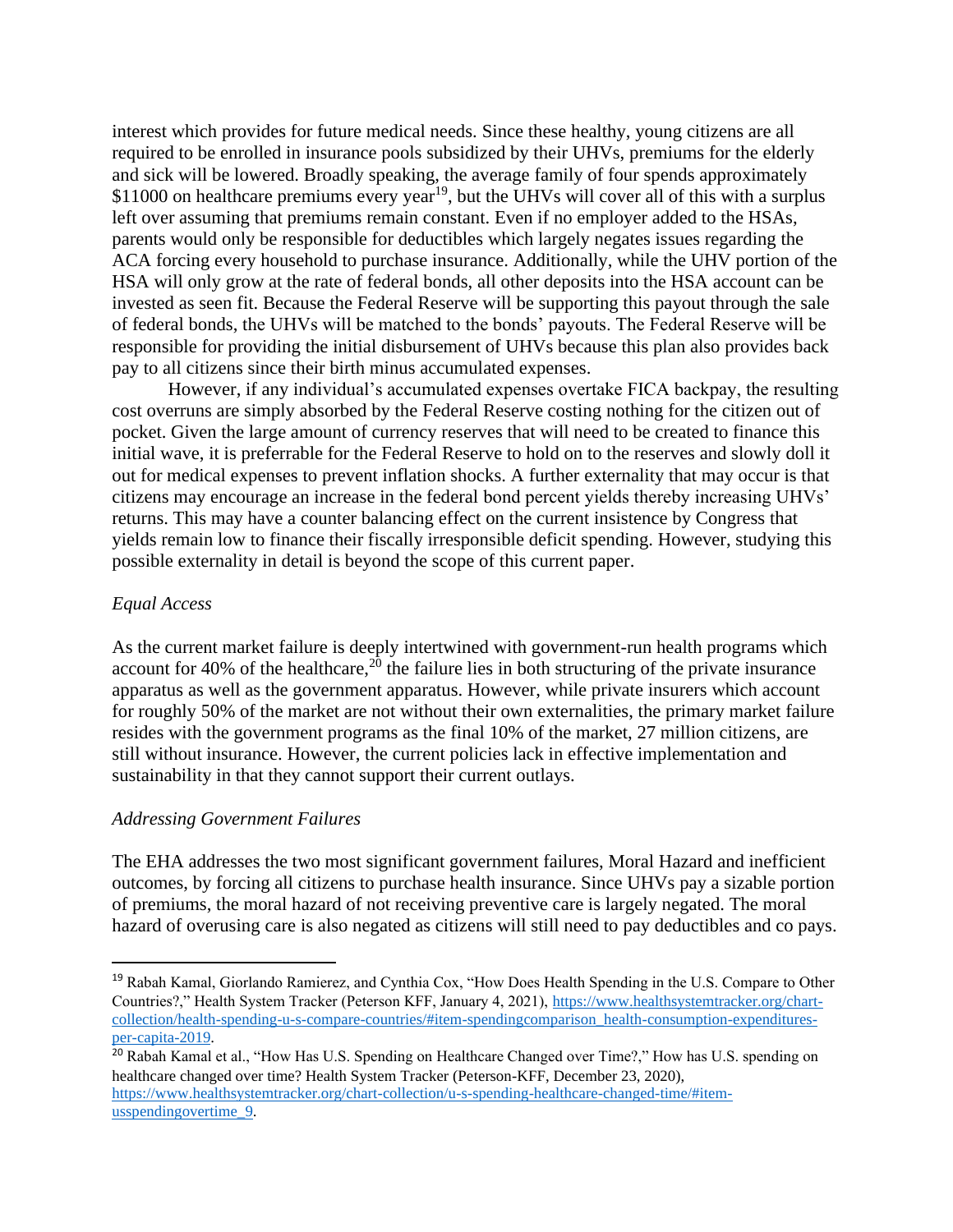If they claim an inability to cover these costs, the government can seize future UHVs to pay for the service and be allowed to access IRS files to check whether this is true or whether they are simply trying to free ride the system. A small, special fund run by Health and Human Services could be created to deal with the most extreme cases such as an orphan child needing expensive surgery with no family HSA savings and a depleted UHV subaccount.

#### *Addressing Market Failures*

The next provision regards the nature of insurance pools market. Currently, private insurance has administration costs between 12-18% compared to around 2% for government insurance.<sup>21</sup> While the low percentage for government insurance programs can be partially accounted for by the massive amount of disbursements, economies of scale greatly boost the effectiveness of healthcare pools per administrator. Therefore, an agglomeration of the market would be preferred; however, insurers are currently prevented from competing across state lines which keeps their operations regional but small. The current reason being the insurers may misuse monopsony power and most-favored nation clauses to enrich themselves or their stockholders at the expense of care givers and the insurees. Therefore, private insurers will be mandated to become non-profits insurances (NPIs). The normal profit incentive of insurers dictated that employers, employees, and the hospitals themselves must be underserved to increase profit. Premiums, co-pays, fees, and high deductibles are currently used improperly to extract wealth from clients. By not incentivizing clients to use healthcare when ailments are easily preventable and cost-efficient, for-profit insurers have pushed clients to only use healthcare in an extreme case or to not purchase insurance at all. Instead, NPIs must be forced to use their profits to increase their endowments thereby decreasing premiums. NPIs, therefore, will have proper incentives to serve their clients rather than use their clients. No longer will insurance companies squander funds by squandering money on stock buybacks or be used as simple a tool for investment. Furthermore, NPIs will be required to submit all financial information just like publicly traded companies under GAPP. However, NPIs still have an incentive to increase administration costs in the form of bonuses and other perks. Therefore, the EHA will mandate that no more than 15% of the costs of running the NPI can be used for administration with the costs declining by 1% for each year since implementation until reaching 5%, a comparably generous amount compared to government run insurance pools.

Inspired by Australia's superannuation model, citizens will also be required to deposit 1% of their yearly income into their personal HSA. Households can split their 1% among themselves and their children as they see fit. The 1% can simply be added to the HSA under the federal reserve in which case it will become a federal reserve bond or be sent into the market as a subaccount that can be invested at will. This requirement is to habituate citizens into saving for future expenses without imposing a substantial burden on the citizenry. Inspired from the ACA, some provisions include reintroducing the individual mandate and allowing those under age 26 to remain on family plans. The individual mandate was heavily criticized because it was a forced fee or fine on all citizens who refused to purchase an expensive service. Now, this provision should be tolerated because the state subsidizes the cost of healthcare for all. No longer will an

<sup>&</sup>lt;sup>21</sup> Manuela Tobias, "Politifact - Comparing Administrative Costs for Private Insurance and Medicare," PolitiFact, September 20, 2017, [https://www.politifact.com/factchecks/2017/sep/20/bernie-sanders/comparing](https://www.politifact.com/factchecks/2017/sep/20/bernie-sanders/comparing-administrative-costs-private-insurance-a/)[administrative-costs-private-insurance-a/.](https://www.politifact.com/factchecks/2017/sep/20/bernie-sanders/comparing-administrative-costs-private-insurance-a/)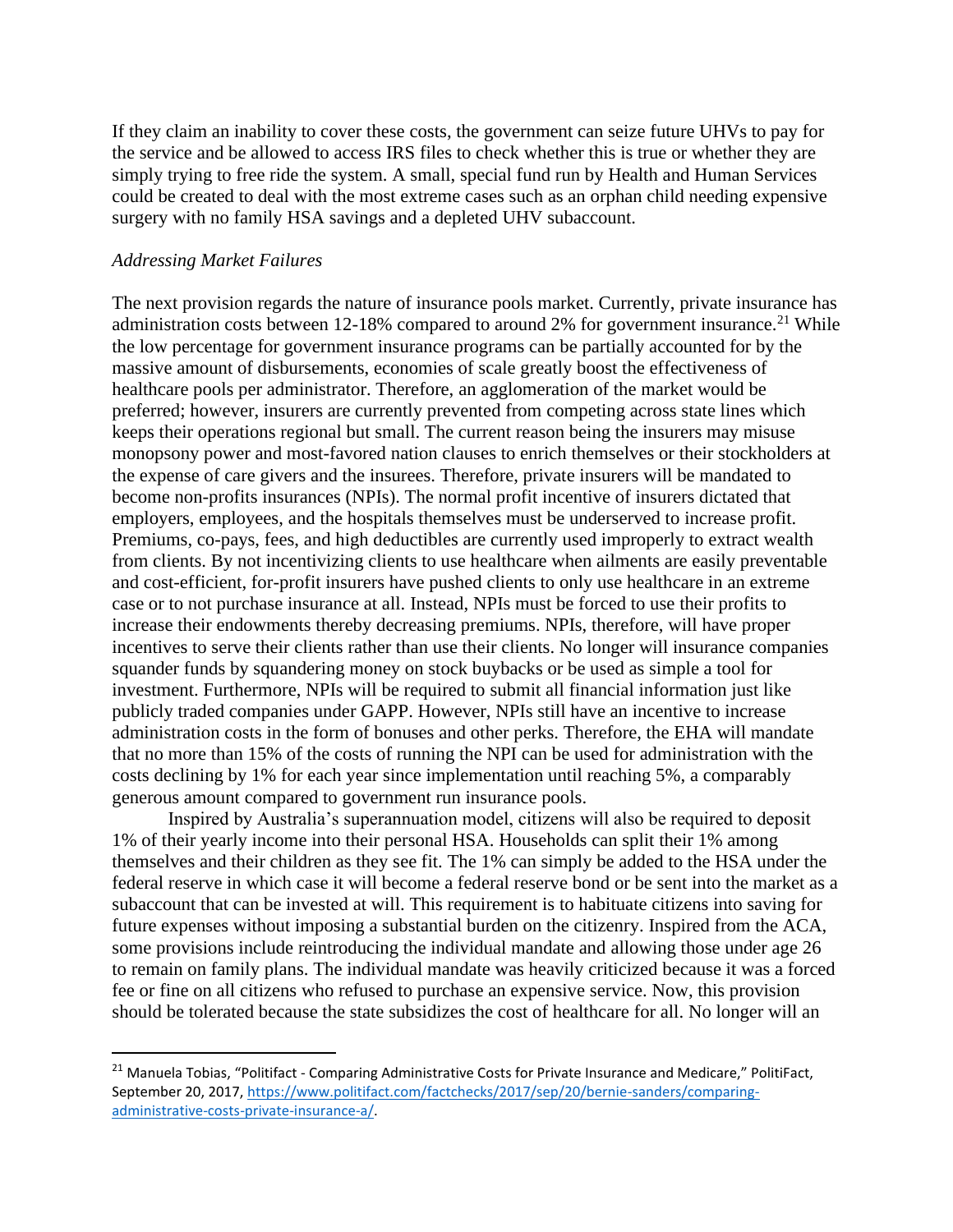individual be forced to pay a \$2000 fine for not being able to afford a \$3000 premium. Even if the premiums increase to \$4000, the estimated \$3500 voucher pays for the majority of the cost. The allowance for those under 26 to stay on family plans has also proven popular with the public, and an expansion of allowing any family member of any age to stay on a healthcare plan should be explored.

Inspired from the AHCA, the EHA endorse allowing NPIs to compete across state lines, increasing maximum allowances for family HSA contribution, allowing families to deduct costs of healthcare premiums from taxes, forcing hospitals into transparency by mandating price comparisons, and waving core essential services from NPIs including controversial abortion services and birth control. Republicans argued that not forcing insurances to compete across state lines led to less competitive markets with a few monopsony powered insurances per state. Now, monopsony power is less likely to occur, and even if it does, the profits from said power will be added to endowments. Increasing HSA allowances for families allows for greater cushions against medical losses and allows parents to receive a tax deduction for spending on their own and their children's healthcare. Because family plans and HSAs may now become generational, children can then in turn care for the medical costs of parents as they age. Perhaps most importantly, forcing hospitals to show prices brings the market closer to an ideal economic market as the price axis of a hypothetical supply-demand model is no longer obscured. Because prices are now mandated to be transparent, citizens can now shop around for elective medicine and find the best deal which encourages hospitals to provide better services at lower prices. Finally, mandated core essentials to healthcare are now removed, so families and individuals can now customize their healthcare and remove extraneous features that may add to their expense or violate their morals.

Other provisions include banning most-favored nation clauses for providers and eliminating discrimination on in-network vs out-of-network expenses. Together, these two provisions create a fair and competitive market where NPIs and insurees have clear costs that can be more easily modeled and forecasted. Therefore, NPIs may arrange for elective medicine to take place where the insuree wants it rather than being constrained to a single locale, provider, or specialist. Lastly, all created NPIs will, according to endowment comparison and region, be allocated current Medicare and Medicaid enrollees thereby creating a universal but free market. This market controls for profit motive by mandating all insurances become NPIs and for costs by pegging UHVs to FICA taxes. Former Medicare recipients will either choose to take the backlogged UHV or have their current plan and premiums frozen with some adjustment for inflation. Therefore, Medicare's generous entitlements and plans can be unaltered but slowly phased out over time. Other aspects of the EHA include UHVs providing an insightful metric to citizens, political pundits, and researchers about the overall health of the economy i.e., wages going up or more workers employed increases UHVs. Additionally, extended family plans for insurance will allow NPIs to track genetic or environmental conditions All of these factors together will create a more inclusive and more efficient healthcare marketplace.

#### *Political Feasibility*

While the author cannot speak with any definitive substance about the likelihood of passage, some key factors need to be evaluated. Does this current plan restrict future government spending and allow for the market to sustain itself indefinitely? Yes. Does this current plan cover all citizens as Democrats tend to insist upon? Yes. Does this plan address the government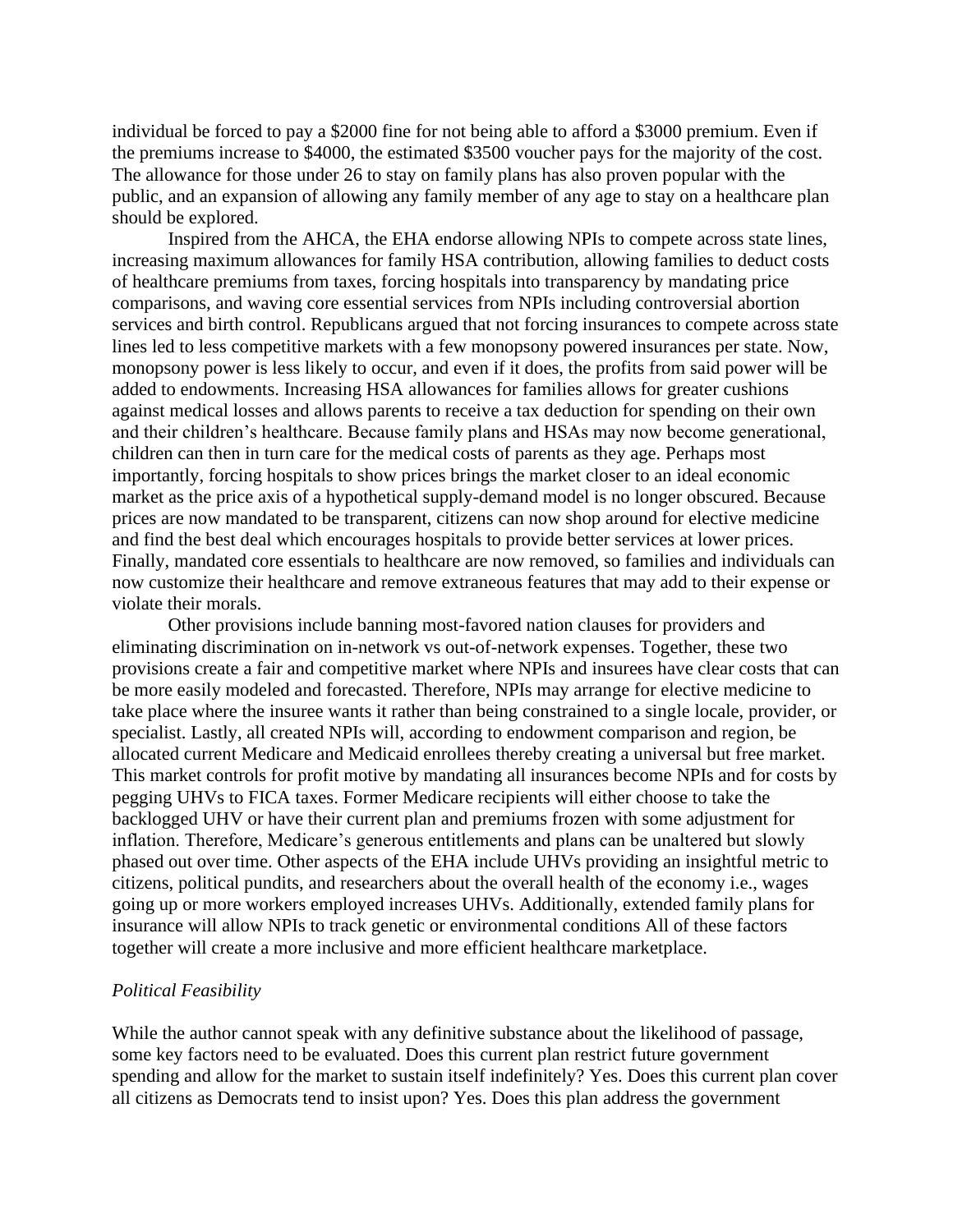failures Republicans loathe such as moral hazard and benefitting one group at the expense of others? Yes. Does this plan address the inherently uncompetitive insurance market and adjust incentives to focus on benefiting enrollees rather than investor pocketbooks as Democrats want? Yes. Will these combinations of factors ultimately lead to successful passage? No. The wind of changes cannot be forced to blow in any direction. However, this bill gives the ship of state the largest sail, the greatest leverage, to ride the winds of change.

#### **Considering Tradeoffs and Consequences**

As shown in Appendix A, the tradeoffs and consequences of not adopting the EHA are possibly catastrophic. No other plan solves the five main issues as well, but timing is everything in politics. According to the author, this may be the correct path; political realities may make the change untenable, at least in the short term. When the consequences of keeping the current policy begin to create political realities about the necessity of reform, the EHA should provide a starting blueprint for reform. Perhaps some find the reform too much of a compromise, but perhaps the ideas inspire a better plan on either side of the aisle and fix these systemic issues before it is too late.

## **Recommendation**

If a Representative or Senator was told that healthcare reform could be implemented in such a way to keep market choice yet provide universal healthcare without implementing any new taxes, a cursory glance at Appendix A should entice them enough for a conversation or deeper read. Assuming that the client of this paper would be a Representative or a Senator concerned about the rising discontent over the current healthcare systems in America, the rationale of this paper is to provide an initial framework to workshop ideas and solutions that will hopefully be optimized in the final edition of the bill.

#### **Adoption**

If the EHA in its current guise is sent to a subcommittee and then further on to the floor of the House or Senate, there are likely to be changes. Any bill as complex as this is likely to have detractors trying to insert poison pill amendments. Additionally, pork barrel spending may also occur where unrelated issues and attached to this bill. The focus of the adoption section is not to analyze the theoretical tertiary amendments but to understand and evaluate likely issues with the bill as it stands.

Democrats are likely to take consternation with the locking payouts only to FICA taxes. They may also insist upon a change in the payroll tax amount to increase funding as well as on certain standards on health insurance quality to prevent droppage in effective coverage. Perhaps they want to add core essentials to the plan that force insurers to provide access to birth control or other services beyond emergency medical care. They will also insist that 1% is not enough to mandate each citizen dedicate to healthcare, or perhaps insist that the federal government or state government perform a matching program to that investment to encourage further savings. Some legislators receiving donations from hospital group would not want their benefactors to be forced to reveal prices both to cover their own campaign finances and give hospitals better negotiating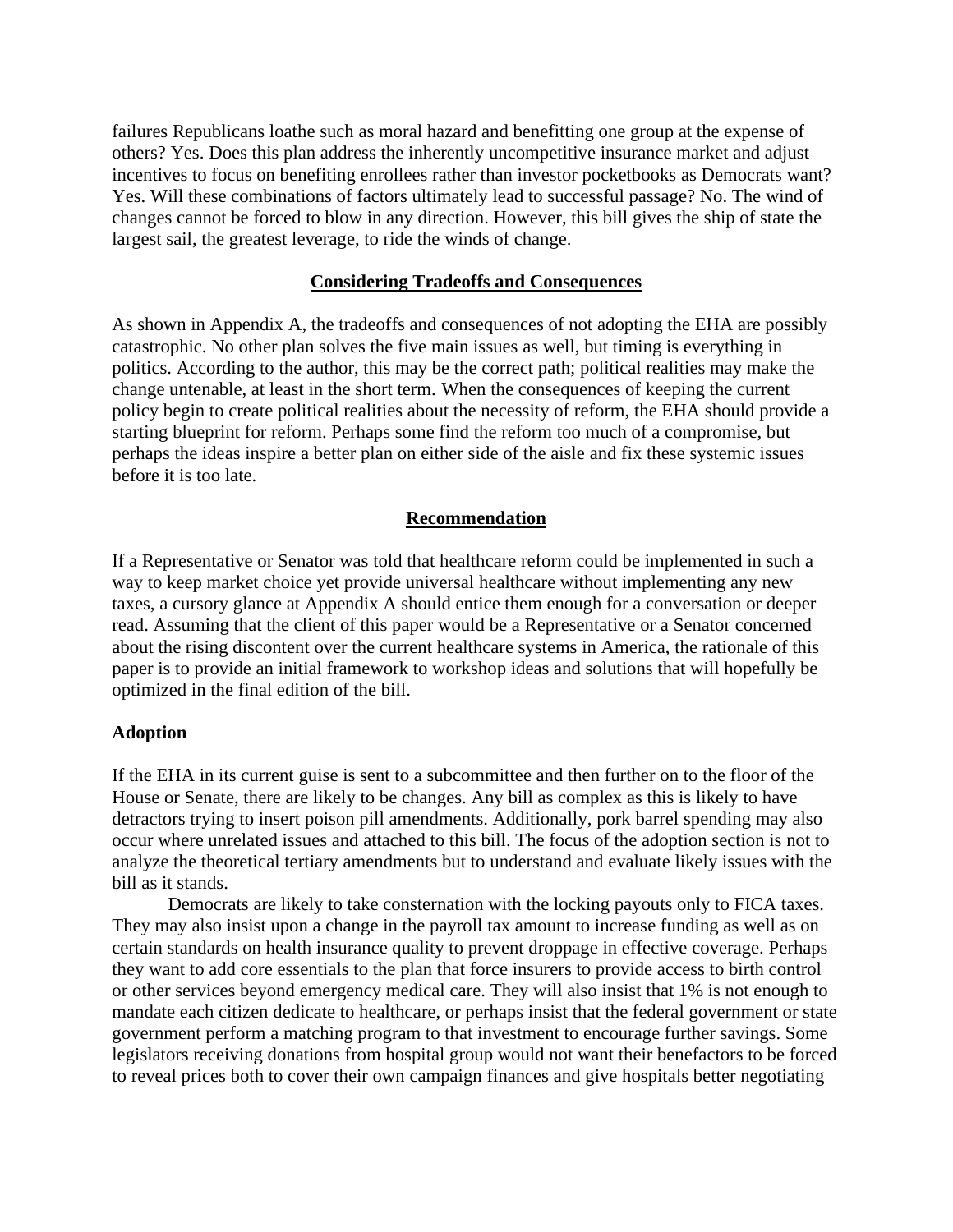leverage Finally, Democrats may insist that those near retirement age, say age 55, should have the option of Medicare coverage rather than private coverage.

Republicans are likely to take consternation with the newly developed class of nonprofit insurers; they might also insist on stockholder retention or payoffs. Perhaps they will want the idea of nonprofit insurers stricken from the EHA which would bring back the profit incentive at the expense of both insurees and taxpayers. They might disagree that the government has the right to mandate that all citizens purchase health insurance, even if UHVs subsidize that purchase. Most likely, they also view that the 1% investment mandate into HSAs is also not a right of the government to mandate, and Republicans receiving campaign contributions from insurance companies will want the most-favored nation clauses to remain. Finally, their may be some objection to the family-oriented insurance programs that help insurers analyze common family conditions violate personal privacy, and these legislators will want an amendment to insure that all medical data is private and erased if the citizen moves to another insurance pool.

All of these concerns and more should be evaluated when introducing the bill into committee. Some concerns are genuine; some concerns are self-serving. However, UHVs and HSAs being created and tied to FICA taxes are the core of the bill and must be implemented to achieve the broad goals of insuring equal access to healthcare, eliminating government failures, and restoring fiscally sustainable programs. Creating nonprofit insurance is also required to address market failures and insure the citizen is the primary concern. Insurance being used to generate wealth does not serve the citizens, only the citizens rich enough to invest.

#### **Implementation**

Firstly, a committee staffed by members from Health and Human Services and other executive departments will calculate the total backlog of vouchers per citizen. This measure is simple as it only requires FICA taxes per year divided by the citizen population at the time. Afterwards, each year's payout will be added according to the citizen's age. It will then subtract any outflows reported under Medicare and Medicaid to that specific citizen. The HSAs will then be stocked with the appropriate level of funds, and in the case of negative funds meaning that the citizen has receive more funding in Medicare and Medicaid than the inflow in backlogged vouchers, the citizen will simply have a neutral balance of zero. Under the circumstance that the citizen needs emergency funding for an ongoing chronic illness or catastrophic care, a commission will evaluate the funding necessary and decide on the course of action.

To reform the private market insurance companies, a committee would be formed to set about criteria for restructuring the firms. Stockholders will be reimbursed their stock prices locked in at their value 1 year before passage but adjusted for inflation and general market growth. The speed of the payouts will be determined by the corporations' board of directors or functional equivalent. Employees will continue to operate while taking on more enrollees as former Medicare and Medicaid enrollees join. As Medicare enrollees retain the same benefits and premiums as before the change, former Health and Human Services employees will educate the private insurances on the details of the benefits which will hopefully open doors of alternative employment and allow time for current workers to transition into other careers. Administration costs will be reviewed by a special commission under the IRS that will provide a framework for reevaluating labor force and capital costs to ensure a smooth transition and compliance under GAAP.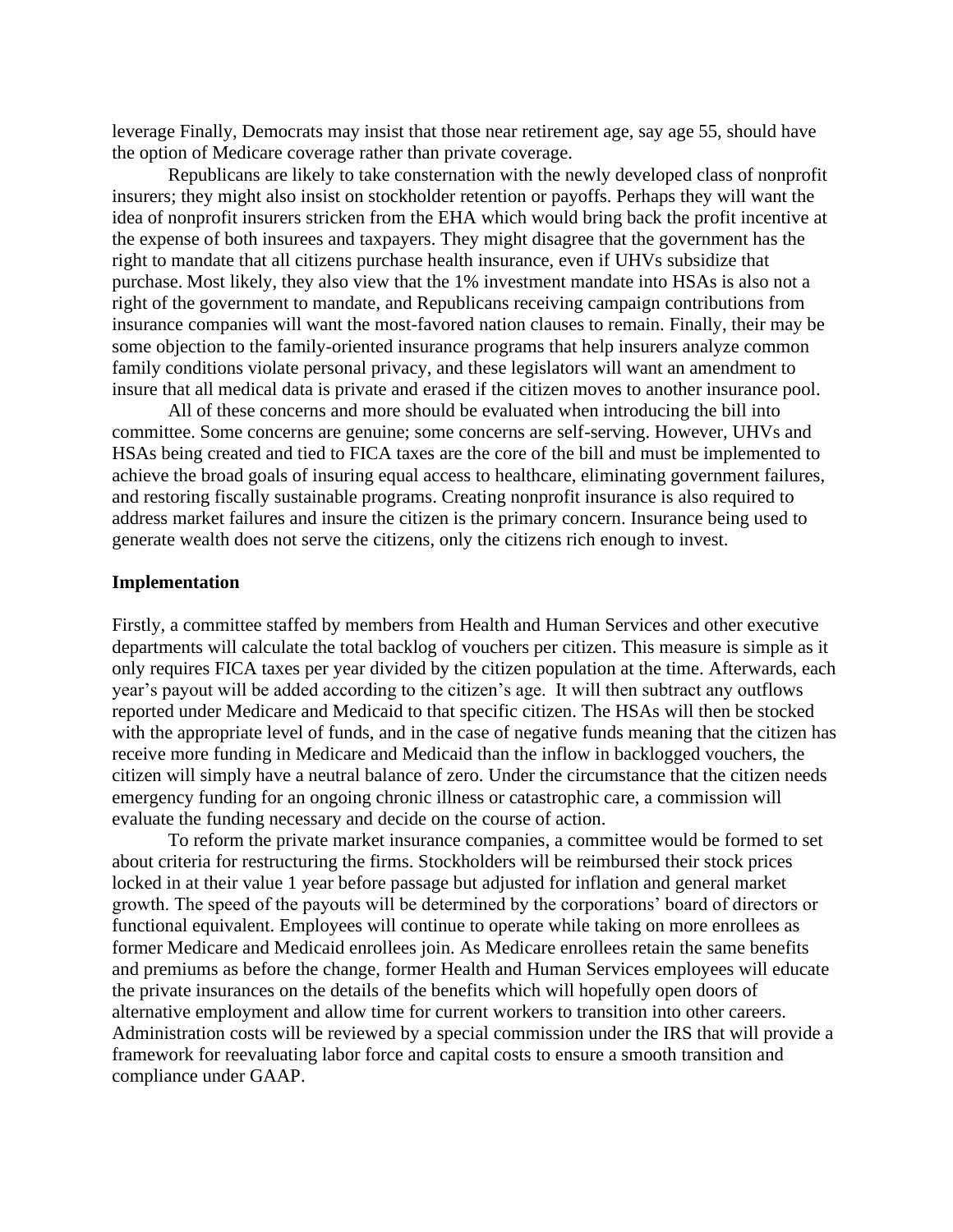With regards to the funding of Social Security now that the FICA tax subsumed the entirety of the payroll tax, Congress will need to secure alternative funding through other taxes which may prompt needed reform. To reform the government programs of Medicare and Medicaid, current HHS employees responsible for outlays will be shifted to work under the Federal Reserve in a subdepartment to ensure all citizen HSAs are properly accrued in perpetuity. Additionally, this newly reorganized HHS labor force will have the option of becoming liaisons with the new nonprofit insurers to adapt Medicare benefits to the private programs. A severance package will also be included for those unable or unwilling to transition that amounts to two years' salary plus educational benefits. Furthermore, a new measure of economic health will be available to the Bureau of Labor Statistics that keeps track of UHVs to measure the economy's overall health. If UHVs go up, more people are employed proportionally, or their wages are increasing. If UHVs go down, less people are working proportionally, or their wages are decreasing. What effect minimum wage laws, widespread immigration amnesty, or any other economic policy will have will be objects of great interest if the EHA is passed.

#### **Evaluation**

The evaluation of the EHA is based on its effect on practical reality. Therefore, if the EHA does become law and is enforced, a guideline for evaluation must be created. This evaluation needs to consider factors such as: are the UHVs sufficient for most citizens' coverage? How much do premiums cost, and are they rising or falling? Are those currently on Medicare finding their HSAs empty, or are there ample reserves? Are the new nonprofits thriving with the influx of new insurees, or are they burdened by the administrative work or rising costs of coverage? Are the endowments used in the nonprofits increasing or decreasing? Are the administrative costs increasing or decreasing for nonprofits? Are the family healthcare plans popular, or are the concerns over family privacy incentivizing individual plans? Have hospitals been complaining of collection issues, or has the collection process been streamlined? Are prices for medical services increasing or decreasing, and why? Can the process of transition be streamlined in any way? Are businesses thriving or struggling under the new system? Are those with company insurance happy or not? Is stability returning to the system? Are the citizens happy, or do they wish for reform in some area? Should the reform happen now, later, or at all?

In a broader sense, the evaluation needs to consider the five initial measures. Is the program fiscally sustainable? Is it providing equal access to all citizens? Is it addressing government failures, or are there unforeseen negative externalities? Is it addressing market failures, and is the market healthy and stable? Finally, does the program seem feasible to keep, or is further reform needed? These questions should provide a starting evaluation criterion for identifying whether the Equal Healthcare Act is living up to its promise of affordable healthcare for all citizens.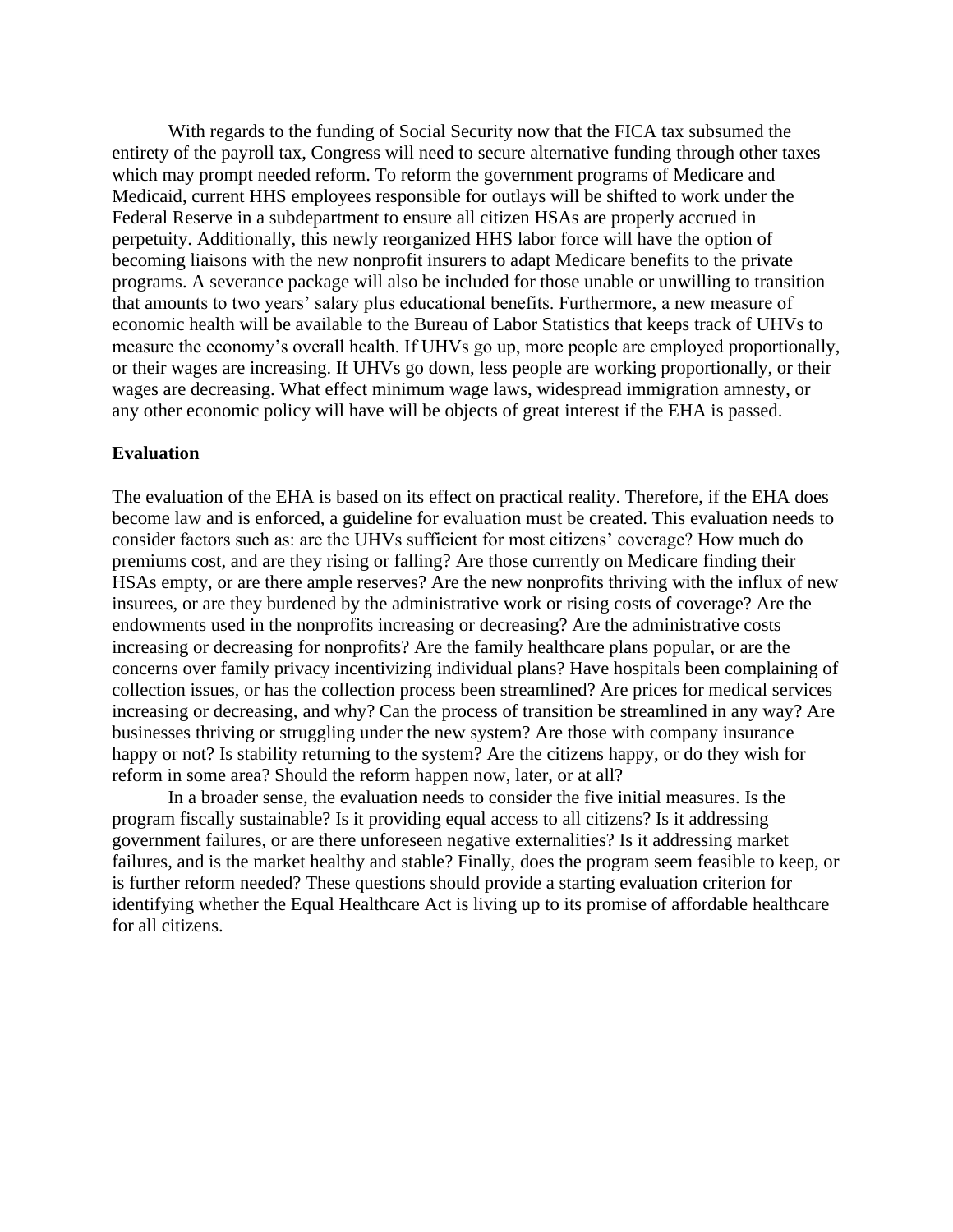## **Appendix A**

|                                                           | <b>Current Policy</b>                                                                                                                                                                        | <b>Affordable Care</b><br>Act                                                                                                                                                                          | <b>American</b><br><b>Healthcare Act</b>                                                                                                                                          | <b>Medicare for All</b>                                                                                                                                                                                | <b>Equal Healthcare Act</b>                                                                                                                                                                                                                        |
|-----------------------------------------------------------|----------------------------------------------------------------------------------------------------------------------------------------------------------------------------------------------|--------------------------------------------------------------------------------------------------------------------------------------------------------------------------------------------------------|-----------------------------------------------------------------------------------------------------------------------------------------------------------------------------------|--------------------------------------------------------------------------------------------------------------------------------------------------------------------------------------------------------|----------------------------------------------------------------------------------------------------------------------------------------------------------------------------------------------------------------------------------------------------|
| Fiscal<br><b>Sustainability</b>                           | Currently,<br>Medicare and<br>Medicaid<br>overrun payroll<br>tax revenue and<br>require deficit<br>spending to<br>sustain.<br><b>Moderate</b>                                                | The ACA costed<br>\$300 billion in<br>the past 10 years.<br>Further<br>expansion and<br>removal of<br>certain provisions<br>have altered<br>projected costs.<br><b>Moderate</b>                        | The AHCA was<br>predicted to<br>reduce the overall<br>costs by \$300<br>billion which<br>would finance<br>current outlays<br>without adding to<br>the deficit.<br><b>Moderate</b> | As even<br>conservative<br>estimates range the<br>costs into the<br>trillion of dollars,<br>this plan is fiscally<br>unsustainable<br>without significant<br>tax reform.<br>Low                        | As the EHA is tied<br>directly to FICA payroll<br>taxes, the vouchers<br>program is inherently<br>fiscally sustainable<br>while making the<br><b>Federal Reserve</b><br>responsible for<br>administration.<br><b>High</b>                          |
| <b>Equal Access</b>                                       | Medicare and<br>Medicaid<br>provide<br>insurance for the<br>elderly and poor<br>respectively, but<br>it leaves all<br>other citizens to<br>obtain private<br>insurance<br>themselves.<br>Low | The ACA<br>maintains the<br>current structure<br>of Medicaid but<br>expands<br>Medicare access<br>to a larger pool of<br>citizens and could<br>reduce the<br>uninsured to 25.6<br>million.<br>Moderate | Subsidizing<br>access to<br>healthcare for<br>taxpaying<br>citizens via HSAs<br>increases access<br>but only to those<br>able to afford<br><b>HSA</b><br>investments.<br>Low      | Though it would<br>provide equal<br>access to<br>government run<br>insurance for all<br>citizens, future<br>reductions in<br>benefits, to<br>increase<br>sustainability,<br>jeopardize access.<br>High | The EHA provides<br>equal access to private,<br>nonprofit insurance via<br>vouchers to all US<br>citizens. Backlogging<br>the vouchers into<br><b>Federal Reserve</b><br>secured HSAs insures<br>funds for immediate<br>and future access.<br>High |
| <b>Addressing</b><br><b>Government</b><br><b>Failures</b> | Medicare and<br>Medicaid do not<br>address moral<br>hazard well<br>enough to avoid<br>free riders or<br>incentive self-<br>insurance.<br>Low                                                 | The Affordable<br>Care Act failed to<br>address moral<br>hazard but<br>required free<br>riders to purchase<br>insurance.<br>Low                                                                        | The AHCA<br>maintains the<br>current policy<br>structure and<br>does not include<br>provisions to<br>prevent free<br>riders.<br>Low                                               | Creating a publicly<br>run universal<br>insurance benefits<br>from economies of<br>scale, but concerns<br>over unsustainable<br>expenditure<br>remain.<br><b>Moderate</b>                              | A universal but limited<br>voucher program<br>prevents overuse or<br>underuse of healthcare.<br>Selective programs are<br>also prevented from<br>allowing any group to<br>free ride.<br><b>High</b>                                                |
| <b>Addressing</b><br><b>Market</b><br><b>Failures</b>     | Currently, there<br>are no controls<br>on the profit<br>incentive other<br>than a premium<br>cap of three<br>times the lowest<br>premium.<br>Low                                             | Created the<br>premium cap on<br>private insurers<br>and created a<br>mandate since<br>repealed that<br>required<br>companies to<br>insure full time<br>employees.<br>Moderate                         | Promotes<br>personal saving<br>for future medical<br>outlays via HSAs<br>and retains many<br>restrictions on<br>businesses found<br>in ACA.<br>Moderate                           | Creates a publicly<br>run insurance pool<br>that would largely<br>outcompete private<br>insurances thereby<br>removing the<br>profit incentive.<br>High                                                | By capping<br>administrative costs,<br>encouraging<br>competition across state<br>lines, and reforming<br>private insurers into<br>nonprofits, the profit<br>incentive is realigned to<br>serve the consumer.<br>High                              |
| <b>Political</b><br><b>Feasibility</b>                    | Given the<br>inherent inertia<br>of the<br>legislature, the<br>current policy is<br>most likely to<br>continue with<br>small revisions.<br>High                                              | Given that the<br>bill has passed<br>before, it is<br>feasible that the<br>individual and<br>employer<br>mandates could<br>return.<br><b>Moderate</b>                                                  | Proved infeasible<br>to even those<br>within the<br><b>Republican Party;</b><br>as it was, it did<br>not address core<br>issues in either<br>market.<br>Low                       | Highly<br>controversial to<br>Republicans who<br>believe eliminating<br>private insurance<br>is a large<br>governmental<br>overreach.<br>Low                                                           | The EHA assuages<br>Democratic concerns<br>over private insurance<br>profiteering and<br>assuages Republican<br>concerns over fiscal<br>irresponsibility.<br><b>Moderate</b>                                                                       |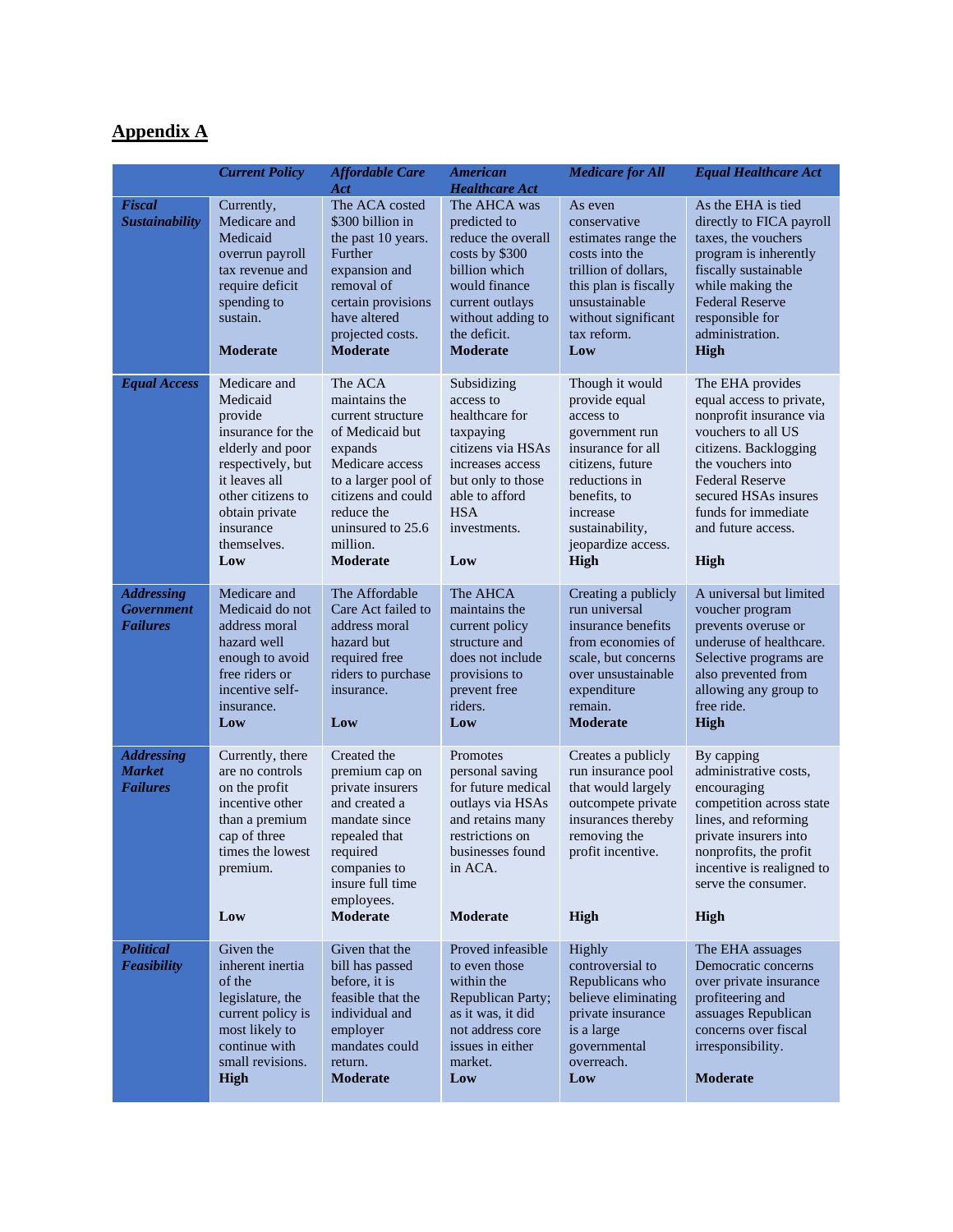#### **Works Cited**

- "A Primer on Medicare Financing." KFF. The Henry J. Kaiser Family Foundation, January 31, 2011. [https://www.kff.org/health-reform/issue-brief/a-primer-on-medicare-financing/.](https://www.kff.org/health-reform/issue-brief/a-primer-on-medicare-financing/)
- Annual Estimates of the Resident Population: April 1, 2010 to July 1, 2017 . United States Census Bureau, 2017. [https://archive.ph/20200213010033/https:/factfinder.census.gov/bkmk/table/1.0/en/PEP/20](https://archive.ph/20200213010033/https:/factfinder.census.gov/bkmk/table/1.0/en/PEP/2017/PEPANNRES/0100000US) [17/PEPANNRES/0100000US.](https://archive.ph/20200213010033/https:/factfinder.census.gov/bkmk/table/1.0/en/PEP/2017/PEPANNRES/0100000US)
- Blumenthal, David, Sara R Collins, and Elizabeth Fowler. "The Affordable Care Act at 10 Years: What's the Effect on Health Care Coverage and Access?" ACA at 10 Years: What's the Effect on Coverage and Access? | Commonwealth Fund, February 26, 2020. [https://www.commonwealthfund.org/publications/journal-article/2020/feb/aca-at-10-years](https://www.commonwealthfund.org/publications/journal-article/2020/feb/aca-at-10-years-effect-health-care-coverage-access)[effect-health-care-coverage-access.](https://www.commonwealthfund.org/publications/journal-article/2020/feb/aca-at-10-years-effect-health-care-coverage-access)
- "CCIIO Exchange Carriers by County CMS." Center for Medicare and Medicaid Services. Accessed November 22, 2021. [https://downloads.cms.gov/files/cciio-exchange-carriers-by](https://downloads.cms.gov/files/cciio-exchange-carriers-by-county.pdf)[county.pdf.](https://downloads.cms.gov/files/cciio-exchange-carriers-by-county.pdf)
- "Cracking down on Frivolous Cancellations." HealthCare.gov. Accessed November 22, 2021. [https://www.healthcare.gov/health-care-law-protections/cancellations/.](https://www.healthcare.gov/health-care-law-protections/cancellations/)
- "Emergency Medical Treatment & Labor Act (EMTALA)." CMS. US Medicare and Medicaid Services. Accessed October 11, 2021. [https://www.cms.gov/regulations-and](https://www.cms.gov/regulations-and-guidance/legislation/emtala?redirect=%2Femtala%2F)[guidance/legislation/emtala?redirect=%2Femtala%2F.](https://www.cms.gov/regulations-and-guidance/legislation/emtala?redirect=%2Femtala%2F)
- Hammond, Jackson, Gordon Gray, Tom Lee, `and Christopher Holt. "The Future of America's Entitlements: What You Need to Know about the Medicare and Social Security Trustees Reports." AAF, September 1, 2021. [https://www.americanactionforum.org/research/the](https://www.americanactionforum.org/research/the-future-of-americas-entitlements-what-you-need-to-know-about-the-medicare-and-social-security-trustees-reports-4/)[future-of-americas-entitlements-what-you-need-to-know-about-the-medicare-and-social](https://www.americanactionforum.org/research/the-future-of-americas-entitlements-what-you-need-to-know-about-the-medicare-and-social-security-trustees-reports-4/)[security-trustees-reports-4/.](https://www.americanactionforum.org/research/the-future-of-americas-entitlements-what-you-need-to-know-about-the-medicare-and-social-security-trustees-reports-4/)
- Kamal, Rabah, Daniel McDermott, Giorlando Ramierez, and Cynthia Cox. How has U.S. spending on healthcare changed over time? Health System Tracker. Peterson-KFF, December 23, 2020. [https://www.healthsystemtracker.org/chart-collection/u-s-spending](https://www.healthsystemtracker.org/chart-collection/u-s-spending-healthcare-changed-time/#item-usspendingovertime_9)[healthcare-changed-time/#item-usspendingovertime\\_9.](https://www.healthsystemtracker.org/chart-collection/u-s-spending-healthcare-changed-time/#item-usspendingovertime_9)
- Kamal, Rabah, Giorlando Ramierez, and Cynthia Cox. "How Does Health Spending in the U.S. Compare to Other Countries?" Health System Tracker. Peterson KFF, January 4, 2021. [https://www.healthsystemtracker.org/chart-collection/health-spending-u-s-compare](https://www.healthsystemtracker.org/chart-collection/health-spending-u-s-compare-countries/#item-spendingcomparison_health-consumption-expenditures-per-capita-2019)[countries/#item-spendingcomparison\\_health-consumption-expenditures-per-capita-2019.](https://www.healthsystemtracker.org/chart-collection/health-spending-u-s-compare-countries/#item-spendingcomparison_health-consumption-expenditures-per-capita-2019)
- "P2PD-TM5C: Www.cbo.gov : Free Download, Borrow, and Streaming." Internet Archive. House Committees on Ways and Means and Energy and Commerce, March 13, 2017. [https://archive.org/details/perma\\_cc\\_P2PD-TM5C.](https://archive.org/details/perma_cc_P2PD-TM5C)